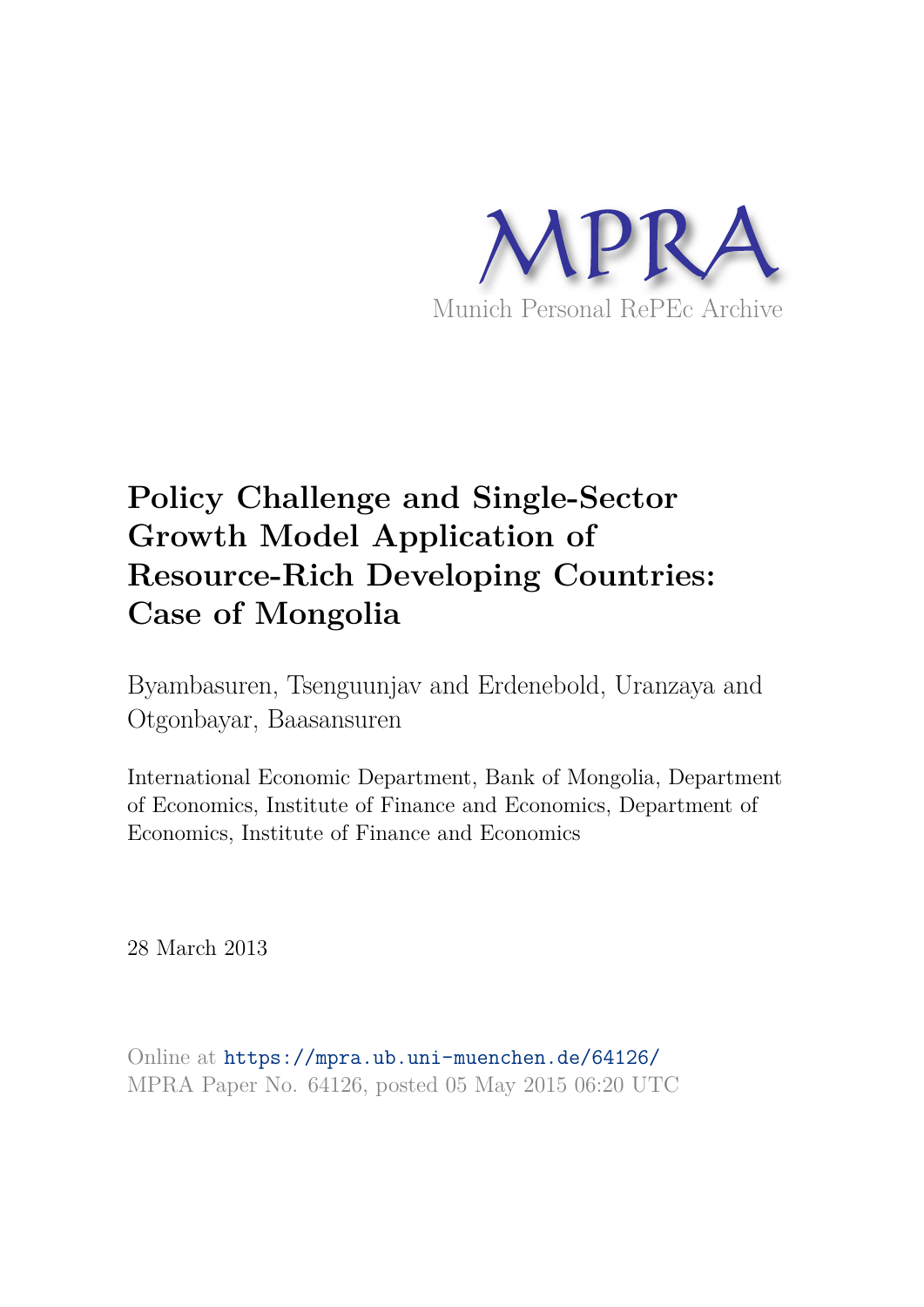# **Policy Challenge and Single-Sector Growth Model Application of Resource-Rich Developing Countries: Case of Mongolia**

Tsenguunjav Byambasuren† Bank of Mongolia

Uranzaya Erdenebold‡ Institute of Finance and Economics

Baasansuren Otgonbayar§ Institute of Finance and Economics

March 28, 2013

#### **Abstract**

This paper evaluates whether natural resource export revenue of Mongolia reduces the interest rate spread using single-sector model and studies the cases that decreased their interest rate spread successfully. The results suggest that the difference in the quality of natural resource's expenditure is the key factor of developing stable economy. As witnessed by the examples of Botswana and Sierra Leone, natural wealth can become both of a blessing or a curse depending on the effectiveness of economic and political policies. In other words, if Mongolia spends its resource revenue ineffectively, its fame on the international market will be lost and leads to be pegged with high interest rate. Finally, the paper suggests some policy recommendations for the optimal spending of the windfall revenue based on the result.

**JEL Classification:** C54, E63, F34, H63, O13, P48, Q33

<u>.</u>

**Keywords:** Interest rate spread, Single-sector model, Macro prudential policy, Resource-rich country

<sup>&</sup>lt;sup>†</sup> International Economic Department, Bank of Mongolia. E-mail: [tsenguunjav@mongolbank.mn.](mailto:tsenguunjav@mongolbank.mn)

<sup>&</sup>lt;sup>‡</sup> Department of Economics, Institute of Finance and Economics. E-mail: zaya13e@gmail.com.

<sup>&</sup>lt;sup>§</sup> Department of Economics, Institute of Finance and Economics. E-mail[: tacoon92@gmail.com.](mailto:tacoon92@gmail.com)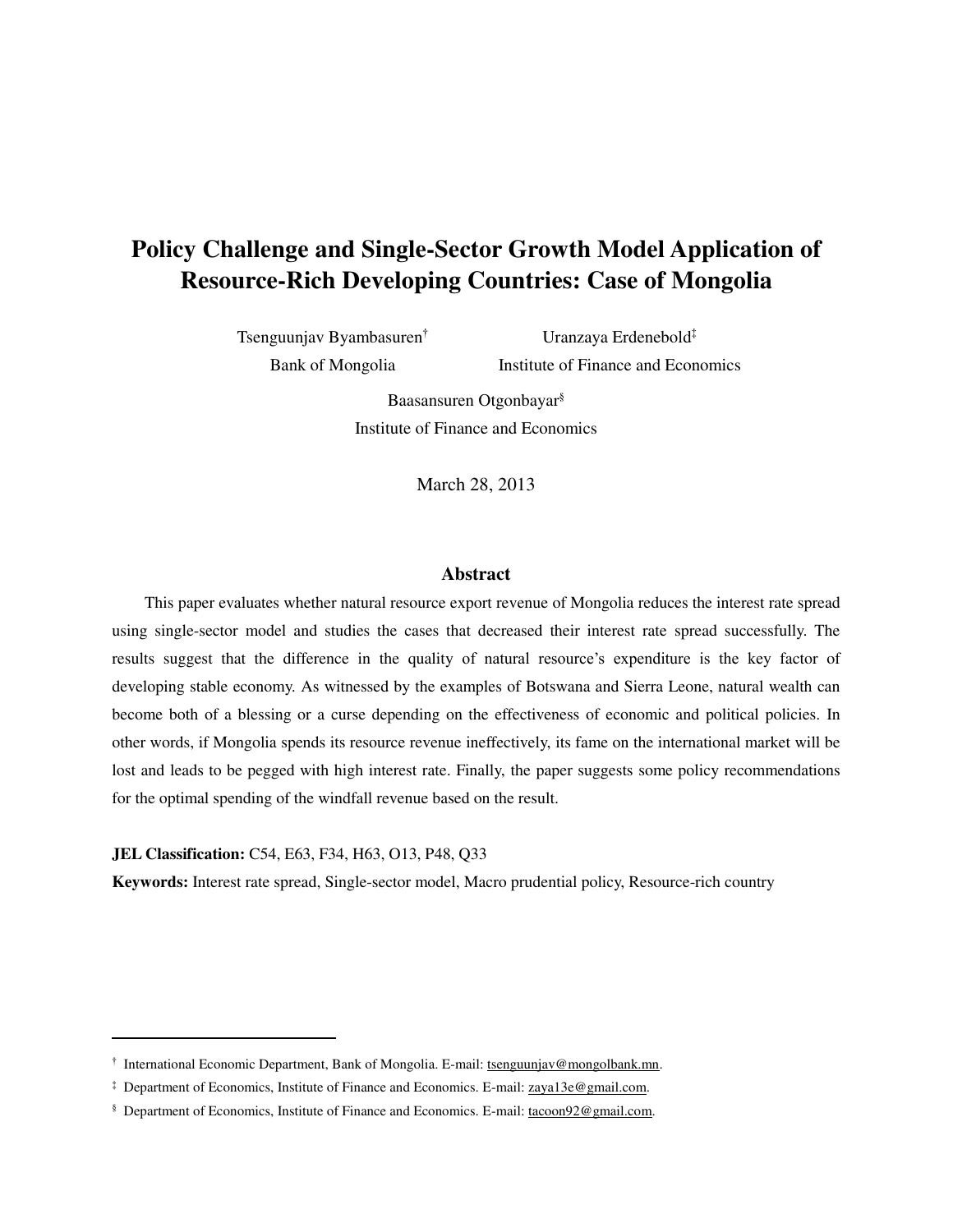# **1 Introduction**

Most developing countries tend to be capital scarce and face an interest rate premium in borrowing from international credit markets. It therefore becomes one of the main factors that lead these economies to have a stable, high domestic interest rate.

Mongolian commercial banks' interest rate is decreasing in recent years, but it is still at the high level. In 2012, Mongolia sold its government bond worth 1.5 billion USD on the international market. At the trade, 500 million USD, five-year bond was sold at its launch price of 4.125% yield and 1 billion USD, 10-year bond was sold at 5.125%. The interest rates of this bond are about 4 percent higher than the world interest rate, because of the country risk. Besides, Mongolia is a natural resource abundant country with mineral deposits such as Oyu Tolgoi mine counted as the largest undeveloped copper and gold reserve in the world, Tavan Tolgoi mine one of the biggest coal mines in the world and other big mines of copper, coal, iron and zinc. In 2009, the Government of Mongolia signed an investment agreement covering the construction and operation of a copper, gold mine at Oyu Tolgoi with Ivenhoe Mines Mongolia Inc. In other words, Mongolia expects a windfall revenue from its natural resources.

Several studies, particularly, Frederick and Anthony (2009) have examined the impact of windfall revenue on interest rate/risk premium and determined the optimal policy for resource-rich countries. As a result of these papers, windfall revenue in a developing economy reduces the interest rate spread depend on foreign debt reduction and optimal policy involves cutting distortionary taxation in order to raise investment and wages. In theoretical view, a country with low foreign debt has a small risk of default and can borrow on international markets at the world interest rate. But some some paper suggest empirically that there is a positive relationship between exports of some resource-rich economies and their interest rate spread (Central bank of Chile, 2002).

This paper aims to evaluate whether natural resource export revenue of Mongolia reduces the interest rate spread using single-sector model and studies the cases that decreased their interest rate spread, successfully.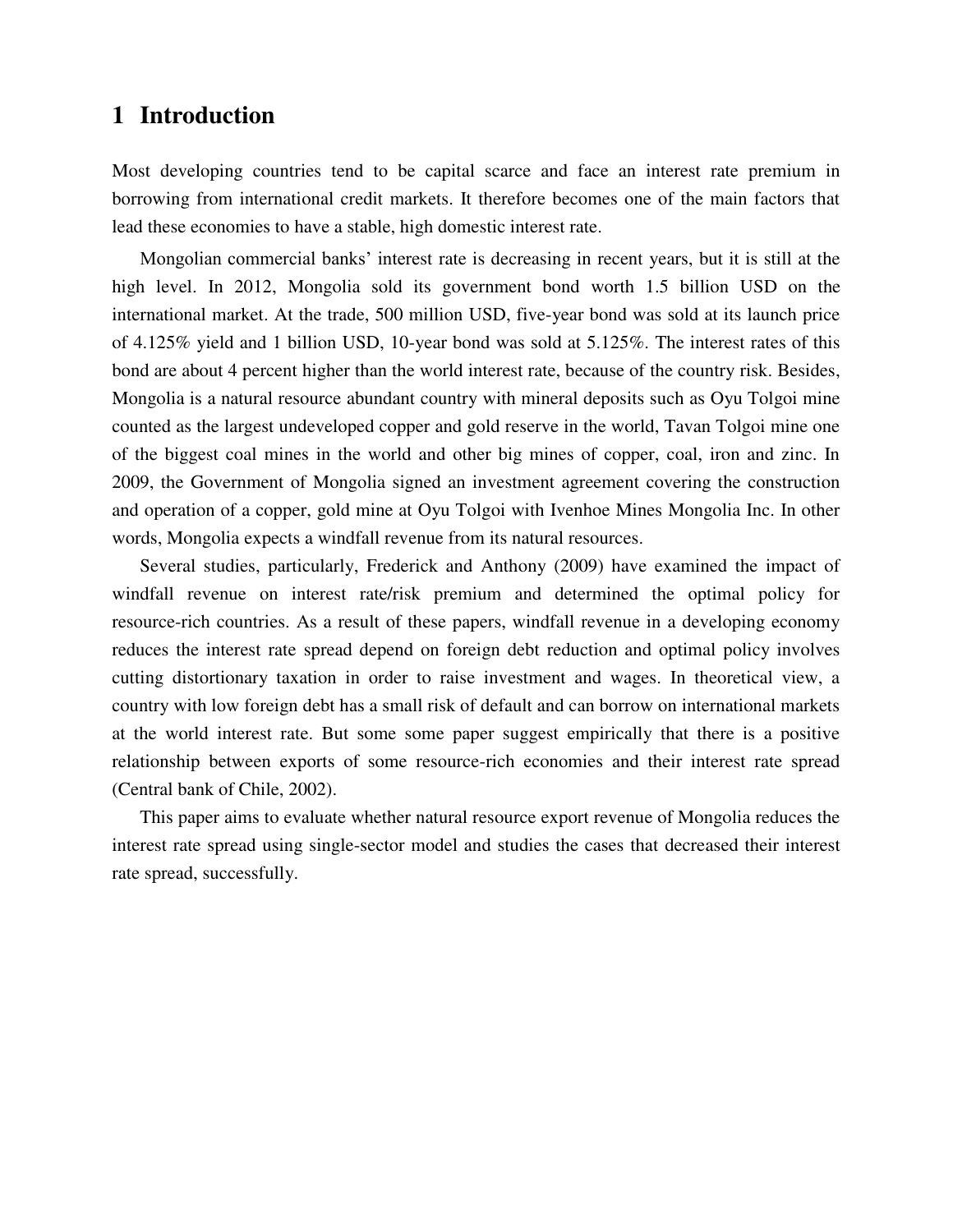# **2 Overview of the Mongolian economy**

# **2.1 Real sector**

Recently the Mongolian economy has been growing rapidly, about 8.5% year on year, for the last 8 years. Even though the economy was relatively small with GDP of US\$ 1.3 billion in 2000, it has increased quickly during the decade and reached US\$ 14.4 billion by the end of 2011.



Figure 1. Mineral and Non-mineral GDP

As the global economic downturn occurred in 2009 economic growth slowed to -1.3%. The most suffered sector during the crisis was mineral sector as a result of the copper price decline starting from 2007 where the scope of the downturn in mineral GDP growth was very low and its contribution to GDP has become almost invisible 2007 to 2008.

After crisis growth reached 6.4% in 2010 and 17.3% in 2011, which is the highest annual growth ever accounted for the last 20 years. Mining sector growth was 3.6% and 8.7% respectively in the years mentioned above.

In terms of expenditure, it is also expected that GDP will grow dramatically as a result of the investments made in the mining sector, such as mining related equipment, plant, and fuel in the next few years. Even though big mining projects such as Oyu Tolgoi will not come on stream until 2013, other small mining projects are likely to increase the country's production and export. Furthermore, this positive trend in the mining sector will provide further growth in demand as tax income from the sector supports government expenditures, particularly on social welfare, so as the consumption.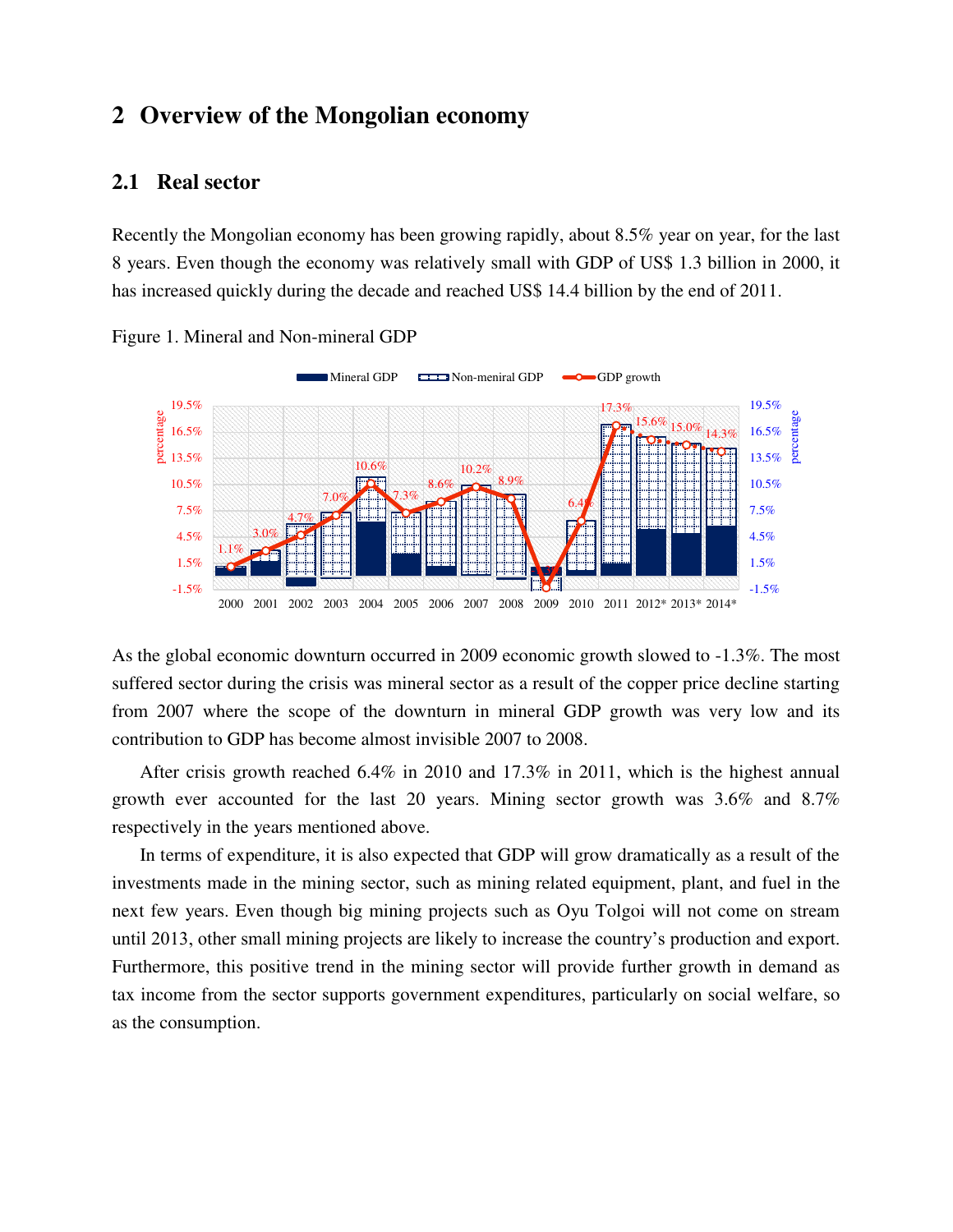# **2.2 Mining sector**

Mongolia is a country with vast natural resources and is heavily dependent on their extraction. Especially, copper, gold, coal and uranium are dominant resources. As of 2011, total mineral exports were equivalent to about 40% of GDP. The two main export commodities, copper and coal currently compose almost 70% of total export earnings. The mining industry in Mongolia is expected to grow and develop in the near future, not only because of reserves, but also because of its proximity to, and trade with China, which is expected to sustain its growing demand for mineral commodities.







Similar to other resource dependent countries Mongolian current account is very sensitive from international market's resource price.



Figure 4. Export shares by countries Figure 5. Commodity Price Indices (2005=100)



Mongolia faces challenges to develop the mining sector responsibility, not only in terms of the environment and industry practices, but also economically in order to avoid a widening trade deficit and high inflation which could result from rapid economic growth. Also, it will be important to consider Chinese mineral policy and mineral needs.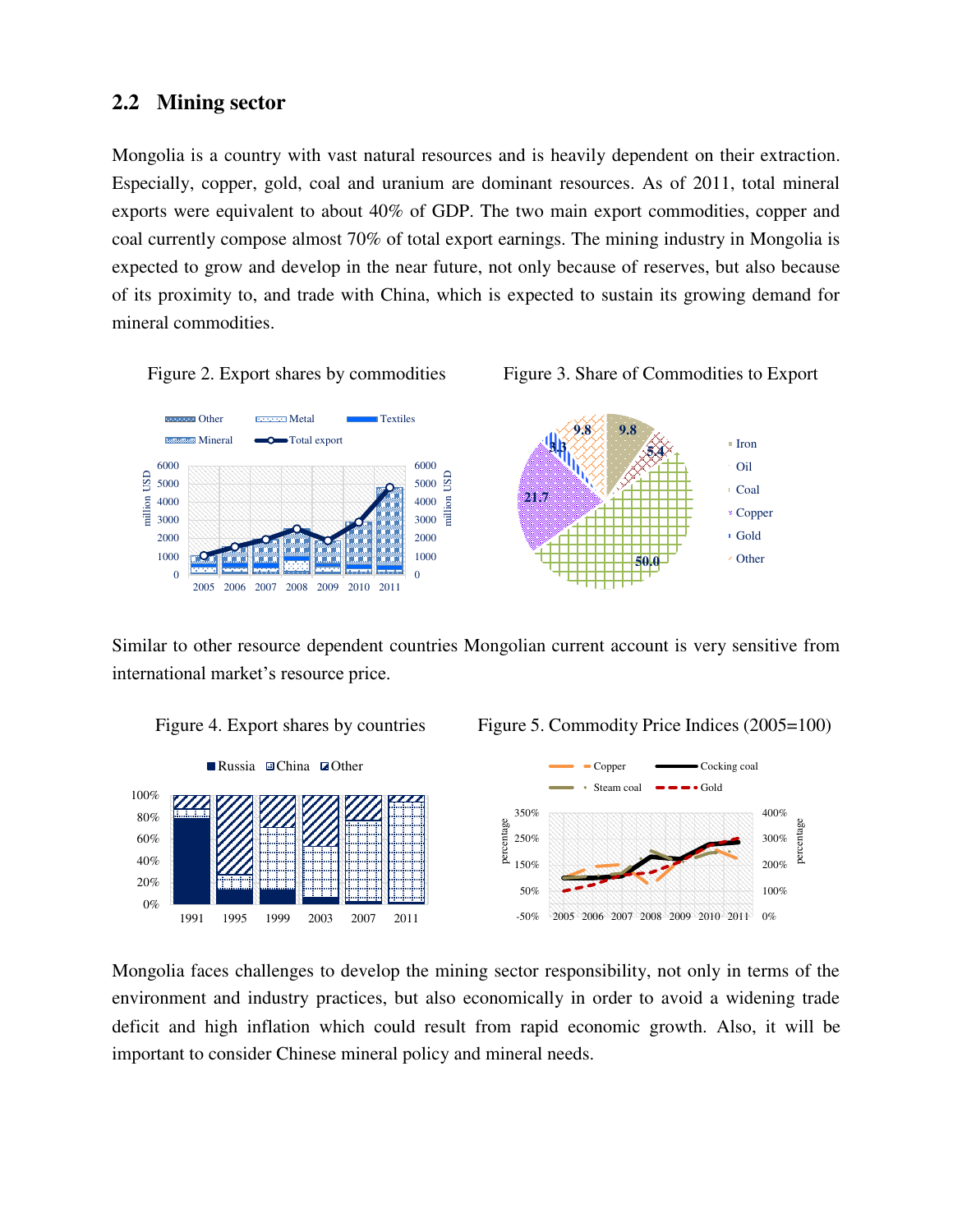Also Oyu Tolgoi and other projects are expected to start out in 2013. However, Mongolian mining sector investment mainly focuses on copper, coal and gold, but there are still several feasible resources if the government provide infrastructure.

# **2.3 Interest rates**

According to "Commercial banks' interest rate spread in Mongolia" in 2006, as banks' marginal operation cost, risk cost decreases the loan interest rate tends to fall. Major drawing back factor to decrease loan interest rate considerably is inefficient competition on loan sources.



Figure 6. Deposit rate and loan rate in domestic market (2002-2009)

Decrease in the loan interest rate to 18 unit percent played the main role to shorten the spread. In 2010, Mongolian central bank implemented projects to reduce spread which based complete researches on interest rate spread. But according to statistics interest rate have not changes seriously.





Domestic loan and deposit rates are stable around 14.9% and 11.7%. Comparison to the other countries is illustrated below.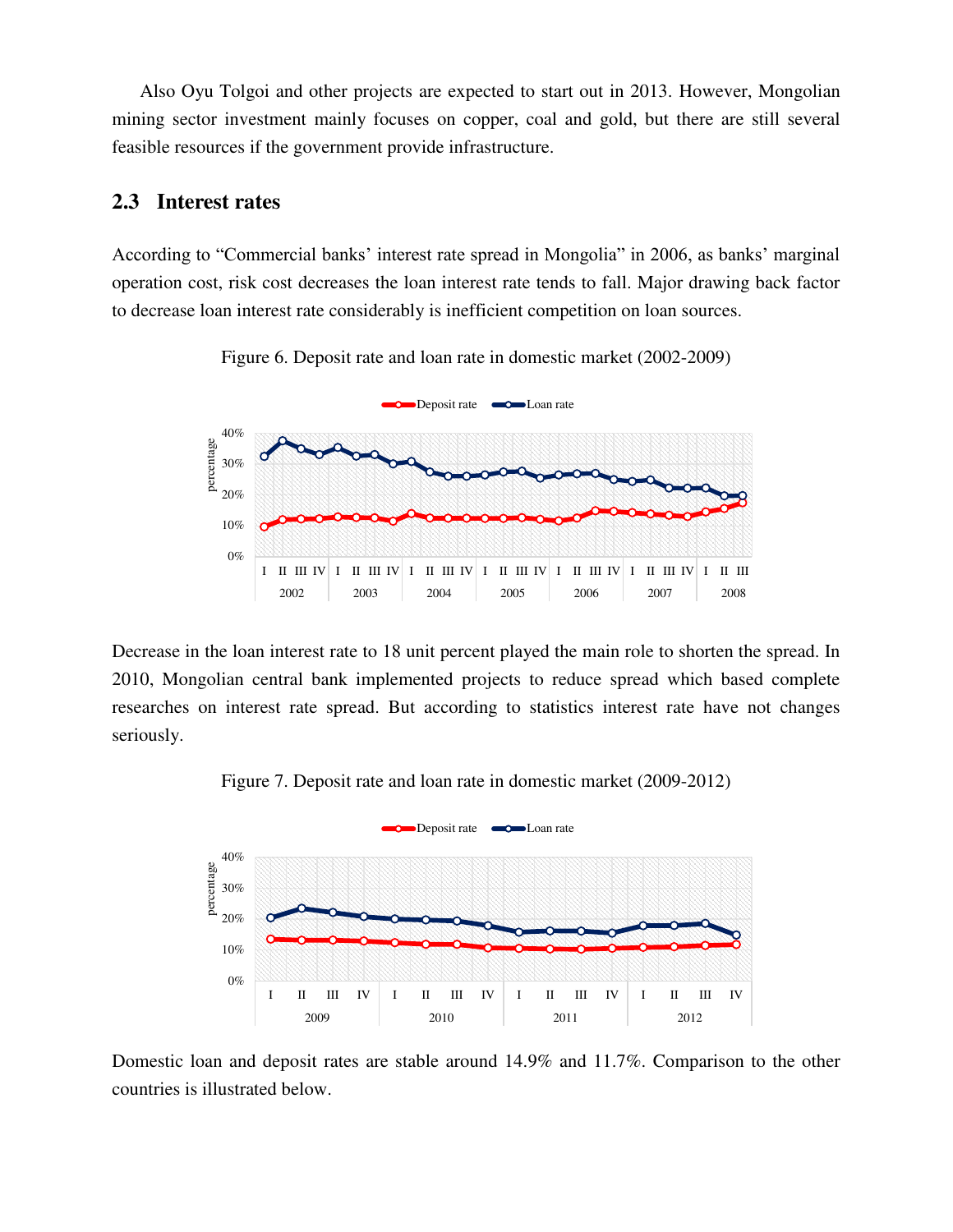Figure 8. Deposit rate comparison Figure 9. Loan rate comparison



# **3 Literature review**

In this section, it will briefly discuss three major literature fields, including world and domestic framework.

### **3.1 Determinants of the interest rates**

The starting point for analyzing the determinants of the deposit interest rate is a model of Hannan, Berger (1989, 1991). The deposit base model suggests the optimal deposit interest rate to commercial banks. This model also emphasizes competition, growth rate and market share of depositary market and other macro indicators which considered to setting up interest rate level.

The first theoretical model of the optimal spread (loan interest rate – deposit interest rate) based on banking financial intermediation activity showed initially by Ho and Saunders (1981) which is called "Dealership", then lately extended having money market's uncertainty, interest risk, and different type of loan and deposit into the model by Mcshane, Sharpe (1985), Allen (1988) and Angbanzo (1997). Lately extended by Maudos and Guevara (2004). The model's specialty is to show banking operational risk, operating cost, activity's size, degree of risk aversion and market structure affecting spread.

According to the literature in Mongolia, Boldbaatar (2006) and Gan-Ochir (2006, 2009) used the model mentioned above to define the determinants of Mongolian commercial banks' interest rate and suggested policy options.

### **3.2 Natural resources and interest rates**

The main literature that shows the characters of interest rate in resource-rich country is studied by Frederick and Anthony (2009). They used simple single-sector model to show the temporary windfall decreases the interest rate spread. Then in 2011 they extended dependence of interest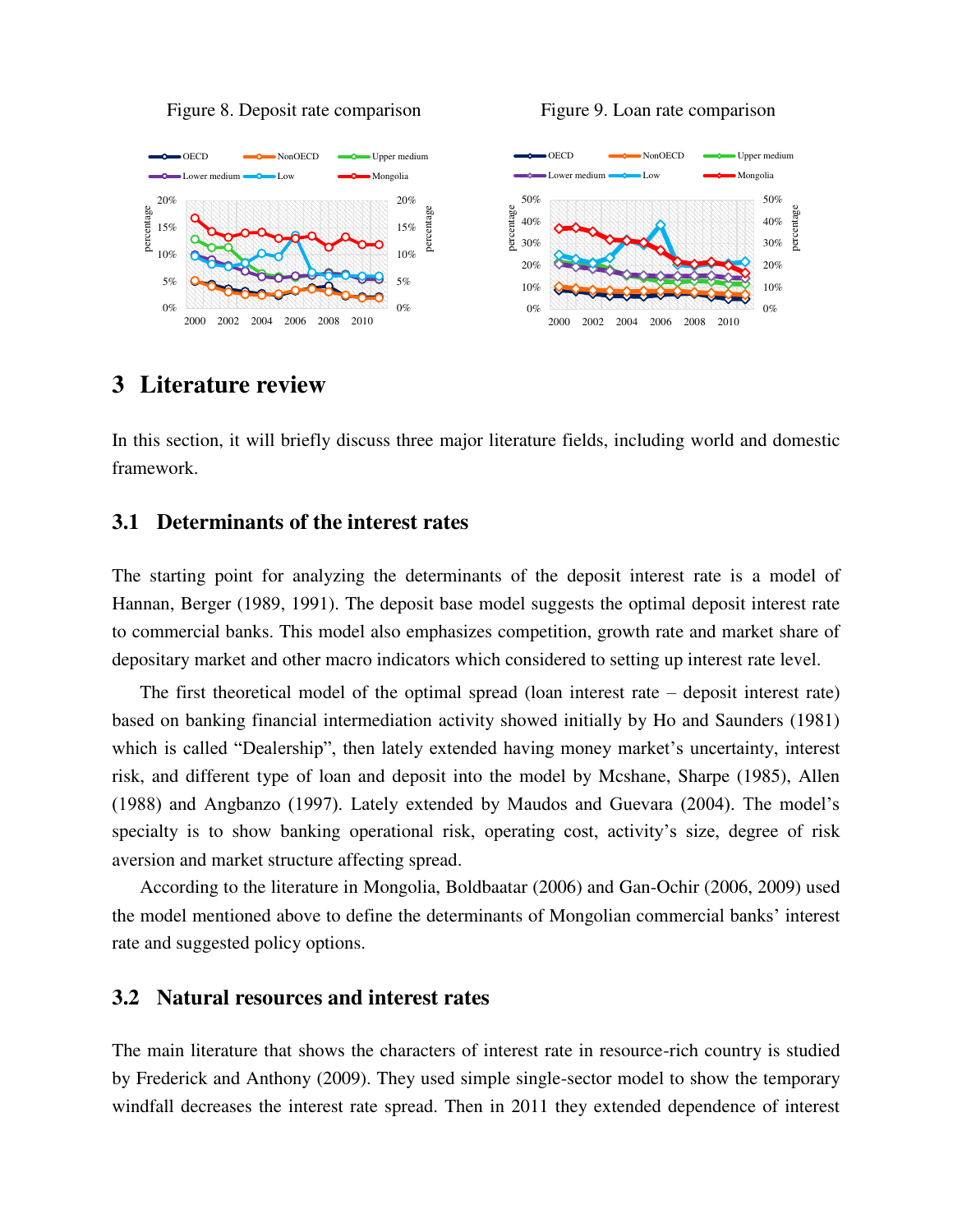rate by resource size options. Also, there are several literatures about interest rate affects economic environment by systematically adversely. For example, Edward (1984), Klein (1995) and Klein & Barners (1997) confirm economic growth, export and other major variables are important determinants of interest rate. Some economists indicate higher capability of lending reduce the interest rate spread (Cantor and Packer, 1996; Eichengreen and Mody, 2000).

Also, Martin Uribe and Vivian Z. Yue (2005) determines the relationship between world interest rate, domestic interest rate spreads and macroeconomic major variables in developing countries. In this article they emphasized several characters. (1) US interest rate shocks explain about 20% of movements in aggregate activity in emerging economies. (2) Country spread shocks explain about 12% of business cycles in emerging economies. (3) In response to an increase in US interest rates, country spreads first fall and then display a large, delayed overshooting; (4) US-interest-rate shocks affect domestic variables mostly through their effects on country spreads; (5) The feedback from emerging-market fundamentals to country spreads significantly exacerbates business-cycle fluctuations.

In Mongolia, there are several studies concern mining sector impacts on economic development but have not done any research concentrated on interest rate.

# **3.3 Natural resource curse and Optimal policy**

The mining sector has either positive or negative impacts on economic development. By starting the supply of natural resources, the GDP and NI for per capita will probably increase and requires to borrow capital and import labor from international market. Moreover, the contribution of the mining sector to GDP will increase, dramatically.

In practice, some countries which had not controlled the one sector's imbalanced effect to economy face big issue to handle single sector dominance. We can sum up studies about the adverse effect of the mining sector is called "Dutch disease", very interesting study field. The natural resource curse is a paradox that resource-rich countries' growth rate is slower than natural resource scarce countries (Humphreys et al., 2007).

For example, tigers of the East Asia (Hong Kong, Republic of Korea, Singapore and Taiwan) maintained very high growth rates from 1960-1990, in contrast resource-rich Latin America stagnated or declined (Weinthal and Luong, 2006). The literature in the 1990s and early 2000s emphasis that an abundance of natural resource acts as a drag on economic development (Sachs and Warner, 1995; Gylfason et al., 1999; Sachs and Warner, 2001; Neumayer, 2004).

There are several guidances and interpretations to avoid the natural resource curse. The first explanation is that resource revenue tends to increase a fight over existing resources, which leads to poor institutional quality and lower economic growth. Hausmann and Rigobon (2003) claim that the lower growth is generated by the presence of common-pool problems or uncertainty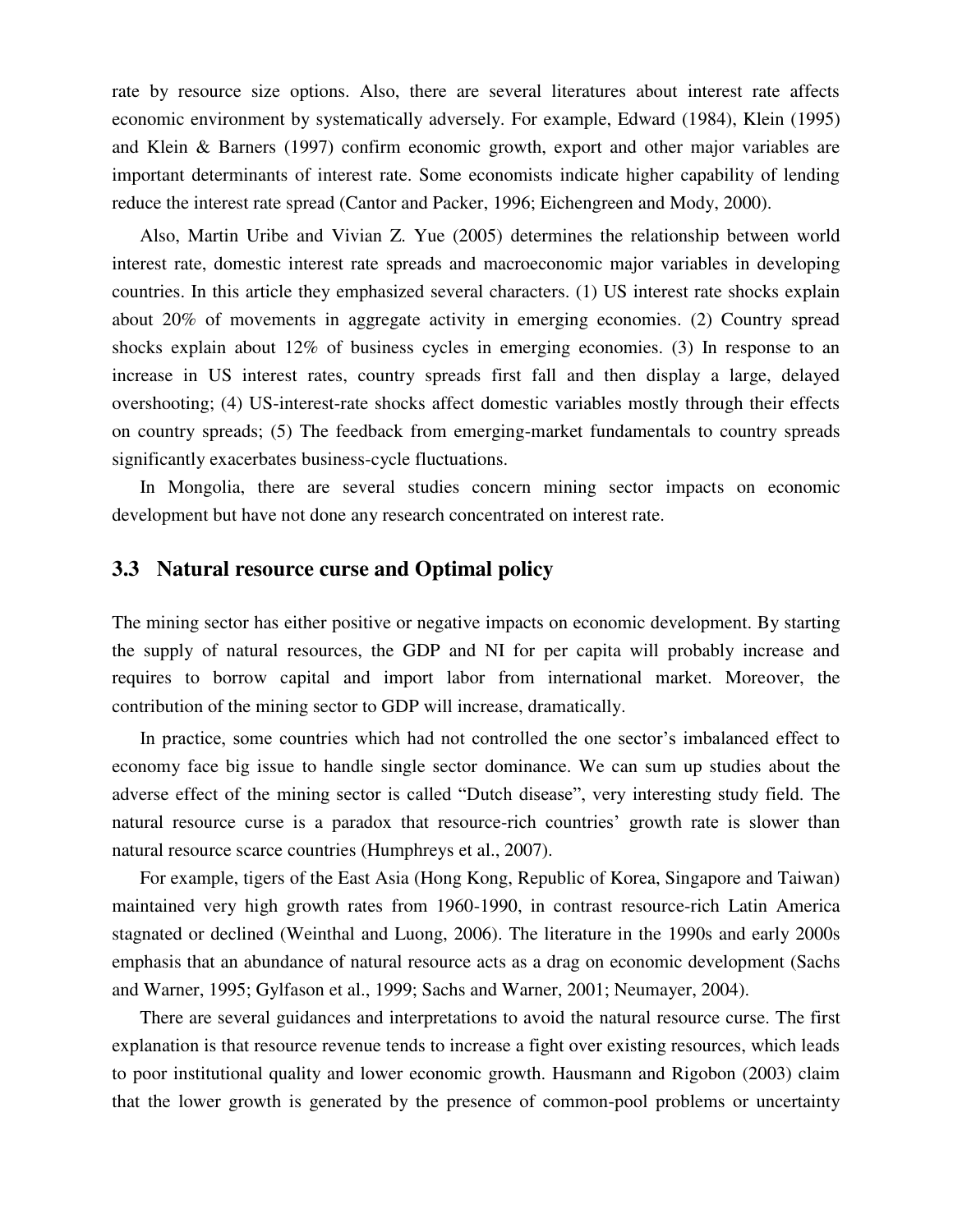related to property rights over the resource income, which leads to inefficiencies in usage of existing resources. This is called "institutional impact of natural resources", some empirical evidences claimed that natural resources (in particular, oil and minerals) exert a robust negative and nonlinear impact on growth via their harmful impact on institutional quality (Sala-i-Martin and Subramanian, 2003). On the other hand, countries that export fuels, minerals, plantation crops, and coffee or cocoa do worse across an array of governance indicators, even when controlling for other potential determinants of governance (Isham et al., 2005).

A second explanation is that resource rents are volatile, due to the low price elasticity of natural resource supply. The relationship between the volatility of resource rents and growth (Ramey and Ramey, 1995) and investment (education) are negative (Aizenman and Marion, 1999), (Flug, Spilimbergo, and Wachtenheim, 1998). Hausmann and Rigobon (2003) argue that the major cause of this negative effect is the existence of financial market imperfections, as a result of which, volatility leads to a higher cost of capital, lower investment, and lower welfare.

A third explanation is the hypothesis commonly known as "Dutch Disease". As mentioned before Corden (1982) and Corden and Neary (1984) summarized the Dutch Disease hypothesis as the notion that an exogenous increase in resource prices or in resource output results in real exchange rate appreciation and a decline in the manufacturing sector.

The assumption of the "Dutch Disease" model following Corden and Neary (1984), differs a *resource movement effect* from a *spending effect*. The production output decline is up to "direct de-industrialization." While the price of manufacturing goods is constant, the decline in services output leads to excess demand for services and therefore to an increase in the price of services. The result is an increase in the price of non-tradable relative to tradable, via an appreciation of the real exchange rate.

It is important to emphasize the spending effect than a movement effect of resource in developing countries. The resource movement effect only occurs if factors are sufficiently mobile between the mining and non-mining sectors, which is unlikely in Mongolia given that the mining sector employs relatively few workers and labor mobility is low in general. However, the spending effect happens regardless of whether the mining sector employs any labor at all. The spending effect occurs simply because higher oil prices generate higher wages and/or profits in the mining sector, thus raising aggregate demand in the economy.

The tendency of volatility is one of the main reasons of the slower growth rate led by de-industrialization. Hausmann and Rigobon (2003) spotted that the smaller the manufacturing sector, the more difficult it is for the economy to absorb shocks. If there is no manufacturing sector, economy will turn to only one employer who represents service sector. Moreover, shocks will have to be absorbed by expenditure switching and increased unemployment, implying increased volatility. As argued above, lower the growth rate slower to change imperfect financial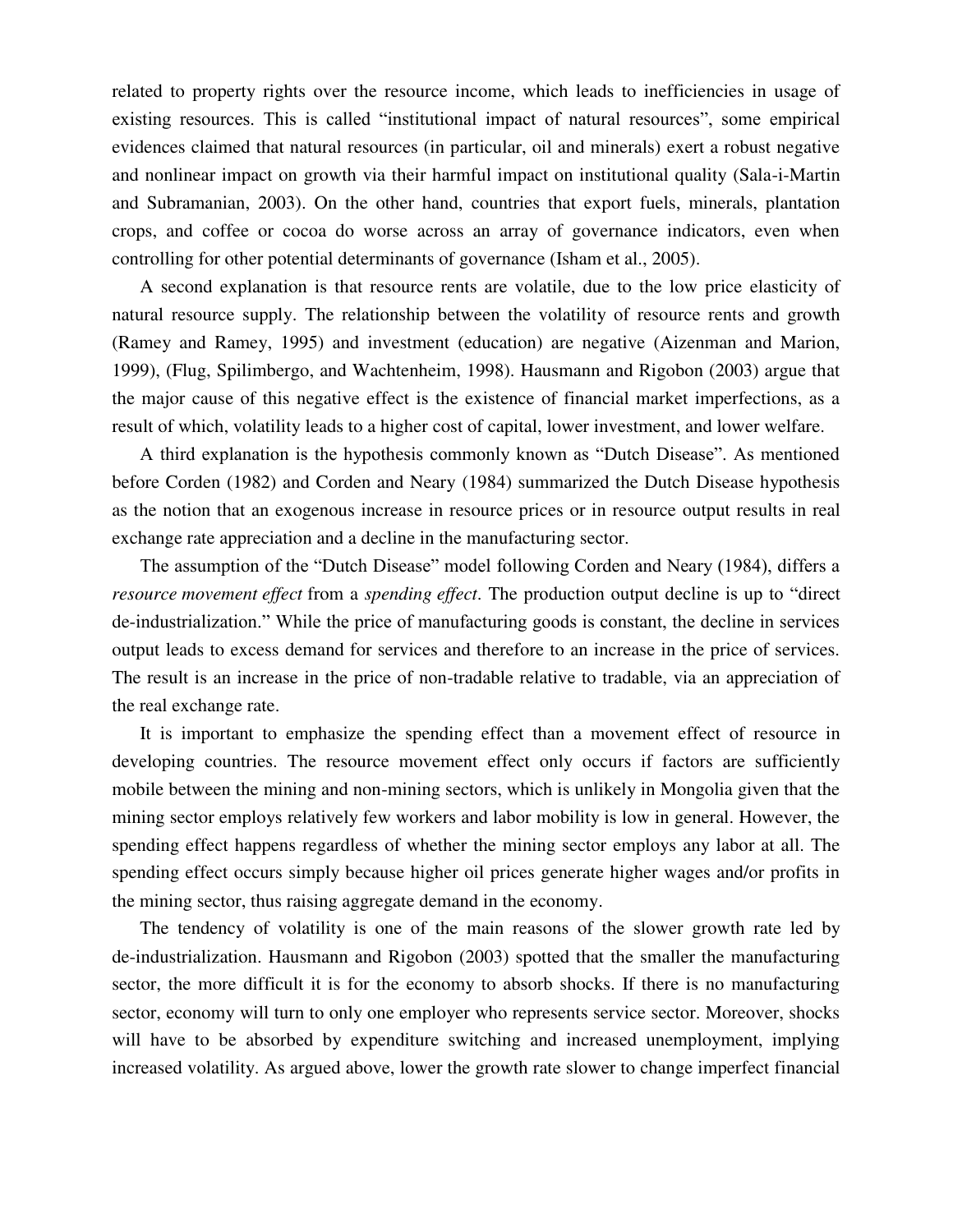markets. However, it does not explain why growth would be permanently lower. That is why manufacturing sector has not rebuilt during times of low commodity prices.

But recent literatures prove that there is a chance to turn the natural resource curse (Sub-Saharan, Latin American countries) into blessing (Chile, Botswana, Nigeria and Austria). Only interpretation of the arising resource curse is non optimal policy. Furthermore, inefficient policy is caused by low institutional quality, bad governance and slow development. In other word, by improving quality of institution we can deserve positive effect of natural resource (Collier and Goderis, 2008).

# **4 Single-sector model of the resource-rich country**

### **4.1 Benchmark model**

In this section, we will consider the relationship between interest rate and windfall revenue. First, in an open small economy, we assume that domestic interest rate and world interest rate are equal. So that the country can lend infinitely from the world capital market. This economy has exogenous and constant non-resource output Y. Consumers have no assets and simply receive a lump-sum transfer or citizen dividend T from the government so their consumption is  $C = Y +$  $T<sub>1</sub>$ 

Only the government can access international capital market, foreign debt represents national debt. If temporary windfall comes to the economy, the foreign debt function change can be written as below.

$$
\dot{F} = r * F + G + T - N = r * F + G + C - Y - N \tag{1}
$$

Where  $F$  foreign debt,  $G$  government expenditure,  $C$  consumption,  $T$  transfer to household and  $N$  windfall. According to the permanent income hypothesis, when anticipated windfall occurs small open economy responds as Figure 10. Where  $N^P$  permanent income, N anticipated temporary windfall's function.

T, G government total expenditure  $r * F_0$  debt service. The flow of revenue is announced at date of  $t = 0$  which we refer to as the date of extraction and ceases flowing, or is depleted, at some later date.

Permanent resource revenue  $N^p$  rises as the date of extraction comes closer, and falls once extraction begins, going to zero when the windfall ends. Which means paying off foreign debt. If the country's initial debt is  $F_0$  flow cost of debt service is  $r * F_0$ . As paid off all debt by windfall revenue, country should build up SWF to keep on earning a permanent income. Eventually government overall expenditure will agree with the interest rate revenue of SWF.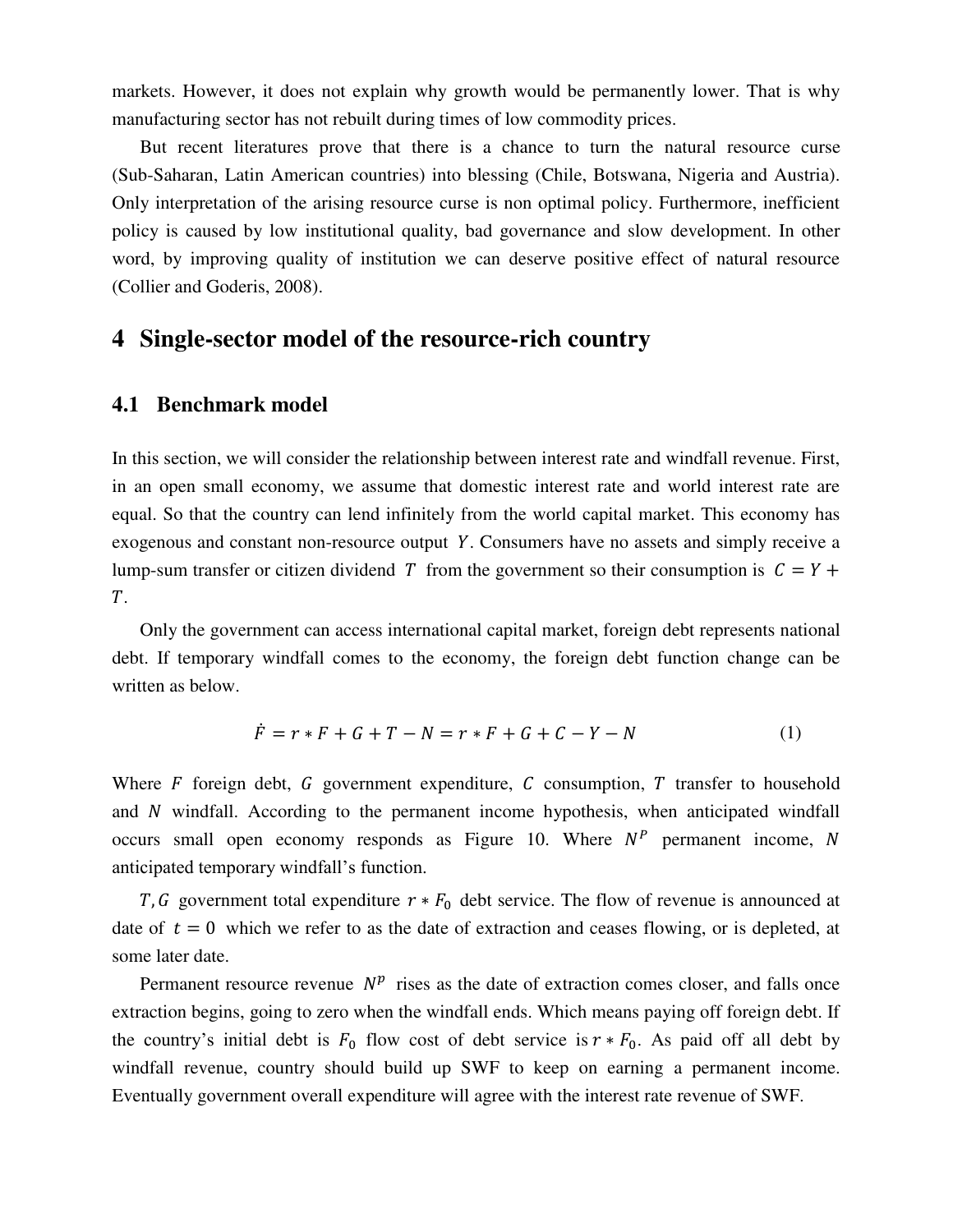Figure 10. Use of Sovereign Wealth Fund to manage temporary windfall revenue according to the permanent income hypothesis



In summary, the permanent income hypothesis suggests that the country runs a current-account deficit when it anticipates future windfall revenue, then pays off foreign debt and builds a SWF by running a current-account surplus during the temporary windfall. Total spending (public consumption plus citizen dividends) increases immediately upon news of the windfall. The foreign assets that are built up at the end of the windfall generate just sufficient interest revenue to finance the permanent rise in public spending. This policy of borrowing, then saving and finally living of the return on the SWF, thus transforms an anticipated, temporary windfall revenue into a permanent increase in aggregate spending, where the amount devoted to citizen dividends and private consumption decreases with the weight given to public consumption.

We have to consider the assumption that the domestic interest rate is equal to world interest rate. Unfortunately, most developing countries face higher domestic interest rate due to scarcity of capital. Thus, developing countries have higher domestic interest rate, lower infrastructure investment, income per capita and wage. We assumed that the interest rate premium depends positively on the national debt. Empirical evidence is plotted in Figure 11.



Figure 11. Interest rate spreads and "public and publicly guaranteed debt"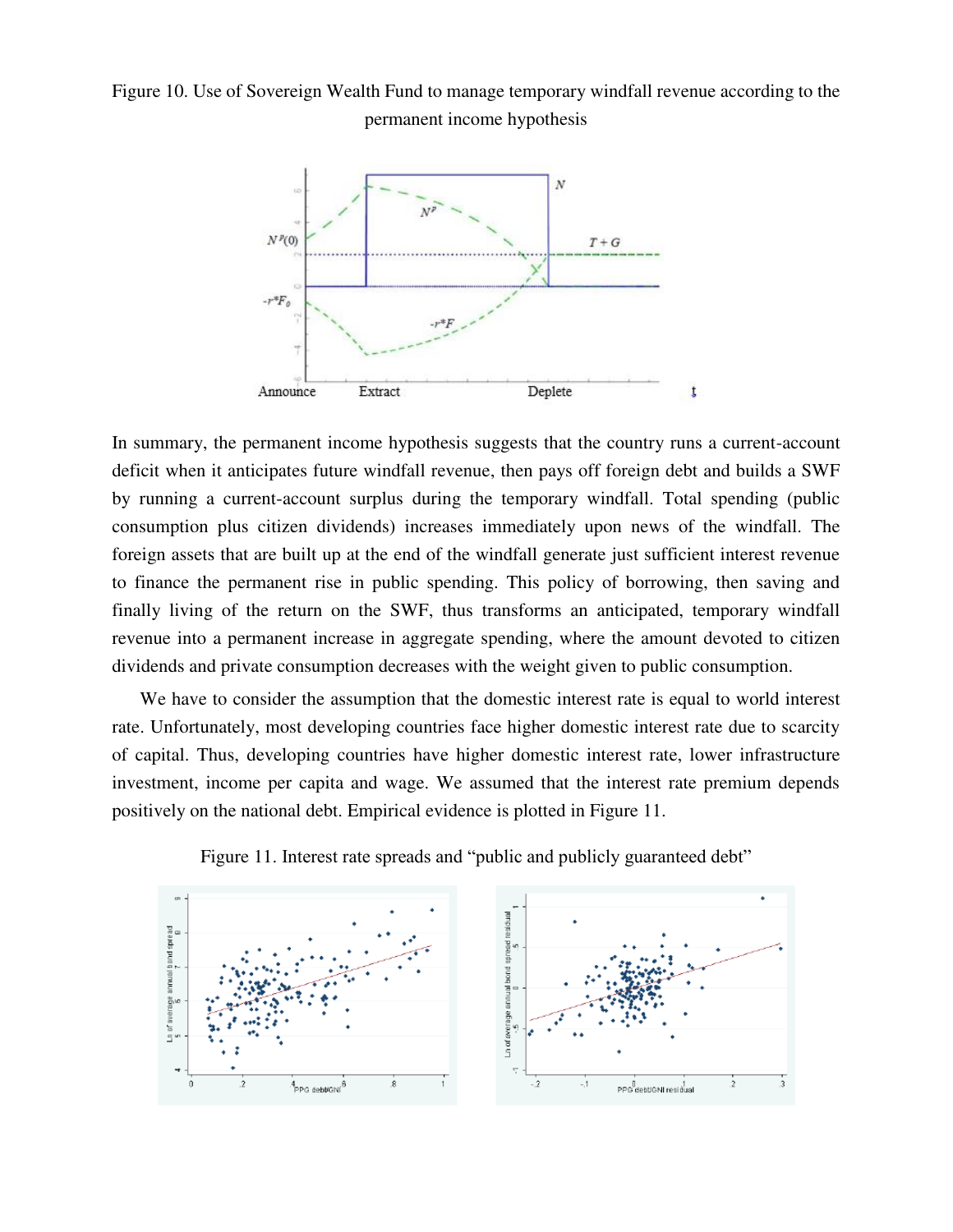According to the relationship between the interest rate spread and public debt we can obtain following equation.

$$
r = r^* \text{ for } F \leq \overline{F} \text{ and } r = r^* + \Pi(F) > r^* \text{ for } F > \overline{F} \geq 0 \tag{2}
$$

Where,  $\Pi(F)$  is the interest rate premium and  $\overline{F}$  is the debt threshold. Below from  $\overline{F}$ , the country is a price taker at the world rate of interest. And  $\Pi(F) = \Pi'(F) = 0$  and  $\Pi'(F) > 0$ ,  $F > \bar{F} > 0$  in other word premium function is positively related to debt and at the threshold debt the premium is equal to zero. Figure 12 portrays supply schedule from the international capital market.

Figure 12. The cost of foreign borrowing



Turnovsky (1997) and other economists declare that the supply schedule of foreign debt slopes upwards for all  $(F)$  in open small economy. For steady state debt equal to threshold debt  $(F)$  and the domestic interest rate agrees with world interest rate  $(r^*)$ .

# **4.2 Single-sector model of developing country**

To see the windfall effect on economic major variables, specially on interest rate, we considered a simple model which ignored absorbing expenditure, an appreciation of the real exchange rate and its adverse impact on the traded sector or from supply bottlenecks in particular domestic sectors such as construction. Also, there is no market failure and uncertainty. The economy has non-resource sector, which consists of government driven public and foreign-owned private sectors.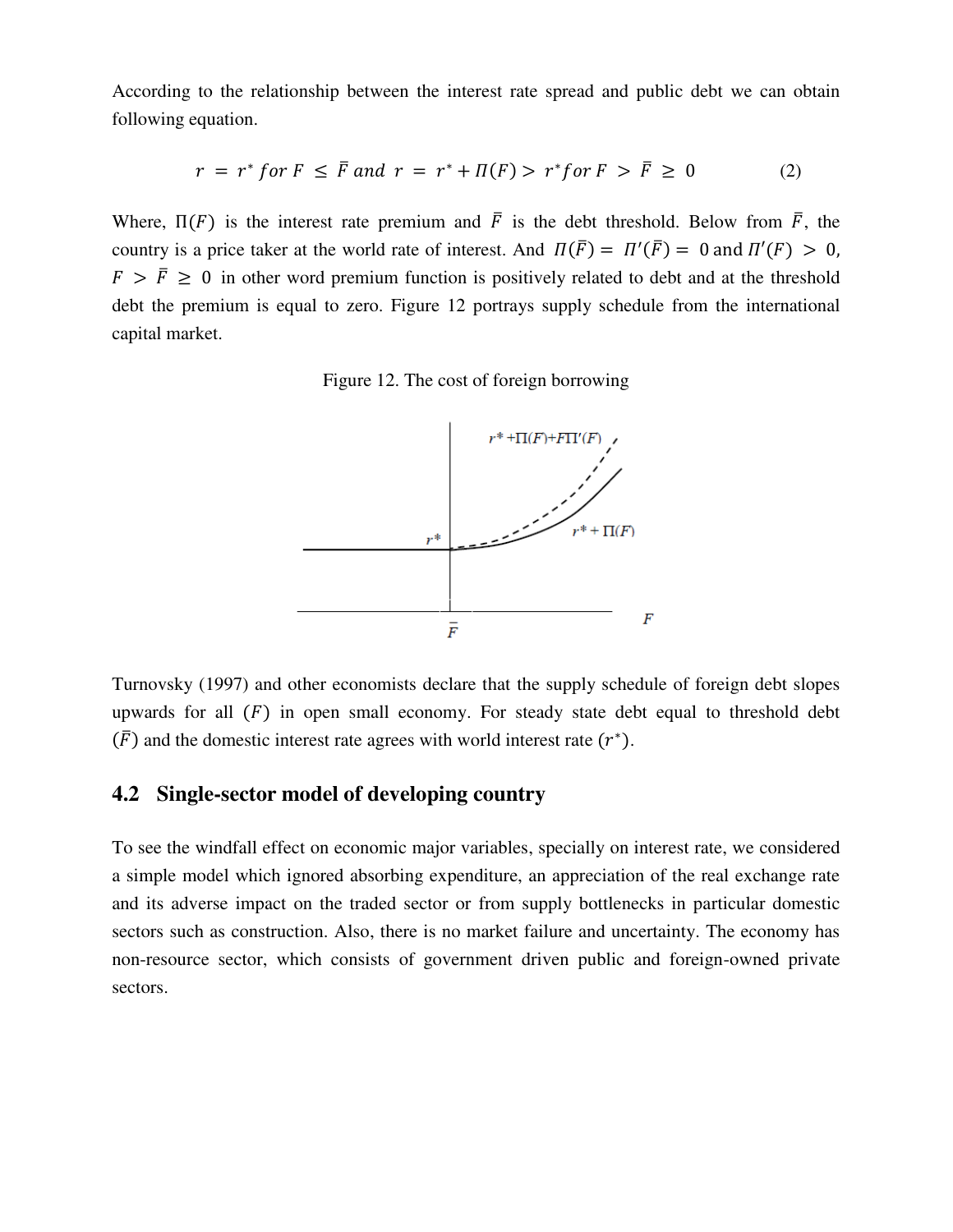#### **4.2.1 Household**

The most developing countries are capital scarce. So household will receive income from wage and government transfer. The government will smooth consumption by adjusting lump sum tax and transfer.

Household utility function,

$$
U = \int_0^{\infty} \left( \left( C^{1-1/\sigma} + \psi G^{1-1/\sigma} \right) / (1 - 1/\sigma) \right) \exp(-\rho t) dt \tag{3}
$$

C consumption, G government expenditure,  $\rho$  time preference and  $\sigma$  intertemporal substitution coefficient. To finance the government expenditure and transfer, government will borrow  $D$  from the international capital market.

$$
\dot{D} = rD + G + I_s + T - \tau Y - N \tag{4}
$$

As stated above government debt depends on the domestic interest rate r, government expenditure G, investment on public sector  $I_s$ , transfer T, tax rate  $\tau$ , and windfall income N. Analysis is simplified by working with net government assets defined as the stock of public infrastructure minus government debt.

$$
B = S - D \tag{5}
$$

The budget constraint is

$$
\dot{B} = r(B - S) + N + \tau * Y - G - T - \delta_s S
$$
  
\n
$$
B(0) = B_0
$$
 (6)

The initial value of net government assets is fixed at  $B_0$ .

The no-Ponzi game condition must be satisfied so initial net government assets *plus* the present value of the stream of future income taxes and resource revenue must cover the present value of the stream of future spending on public consumption, government transfers and infrastructure services.

$$
\lim_{t \to \infty} B(t) \exp\left(-\int_0^t r(v) dv\right) = 0 \tag{7}
$$

Using a utility function and budget constraint, the Pontryagin function will be defined as follows: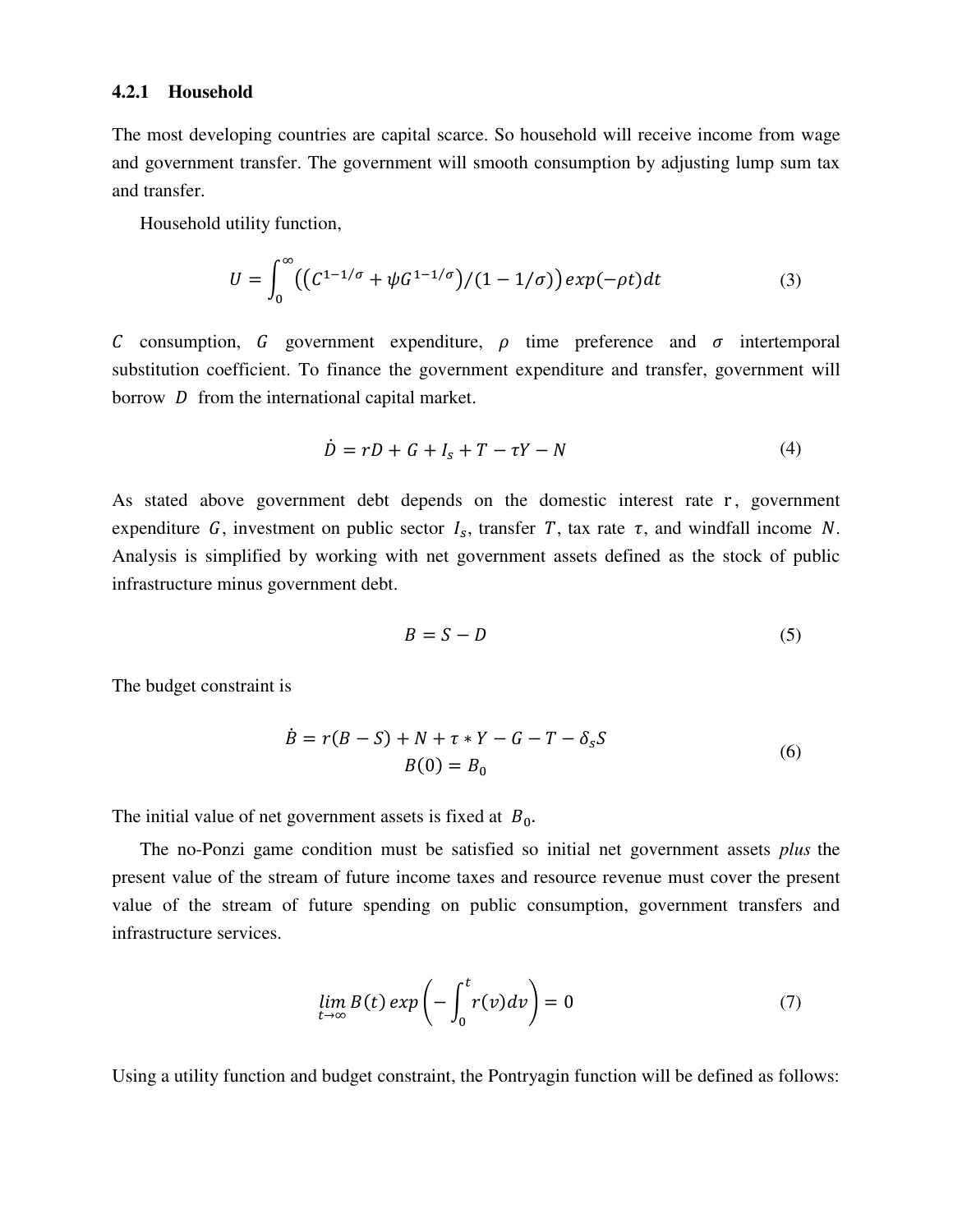$$
H(\tau, T, G, S, \mu) \equiv \left( \frac{[W(S, \tau) + T]^{1 - 1/\sigma} + \psi G^{1 - 1/\sigma}}{1 - 1/\sigma} \right)
$$
  
+ 
$$
\mu[\{r^* + \Pi(S - B)\}(B - S) + N + \tau Y(S, \tau) - G - T - \delta_S S]
$$
 (8)

The first order conditions:

$$
H_{\tau} = C^{-1/\sigma} W_{\tau} + \mu (Y + \tau Y_{\tau}) = 0 \tag{8.1}
$$

$$
H_T = C^{-1/\sigma} - \mu = 0 \tag{8.2}
$$

$$
H_G = \psi G^{-1/\sigma} - \mu = 0 \tag{8.3}
$$

$$
H_S = C^{-1/\sigma} W_S + \mu [\tau Y_S - \{r^* + \Pi(D) + D\Pi'(D) + \delta_S\}] \tag{8.4}
$$

$$
r^*\mu - \dot{\mu} = H_B = \mu[r^* + \Pi(D) + D\Pi'(D)] \tag{8.5}
$$

If the government can make lump-sum transfers to consumers, then it is optimal to set the income tax rate at zero. From that from (8.1) and (8.2) together with  $W_{\tau} = -Y$  condition satisfies. The optimal level of public consumption follows from (8.2) and (8.3) as  $G = \psi^{\sigma} C$ .

As satisfying first order conditions

$$
W_S(S,0) = r^* + \Pi(D) + D\Pi'(D) + \delta_S \tag{8.4'}
$$

The optimal path of consumption:

$$
D > \overline{D}, \ \dot{C} = \sigma C[\Pi(D) + D\Pi'(D)]
$$
  

$$
\dot{C} = 0
$$
 (8.5')

Hence, in a capital-scarce economy the optimal consumption paths are tilted towards the future to redeem government debt, lower the interest rate, boost public and private capital accumulation and thus spur the process of economic development.

#### **4.2.2 Firm**

Non-resource production function is defined as follows, depends on labor, which is normalized, private capital  $K$ , public infrastructure  $S$  and standardized technological advance  $A$ . The production function satisfies neoclassic production function's properties.

$$
Y = AK^{\alpha}L^{1-\alpha}S^{\gamma}
$$
 (9)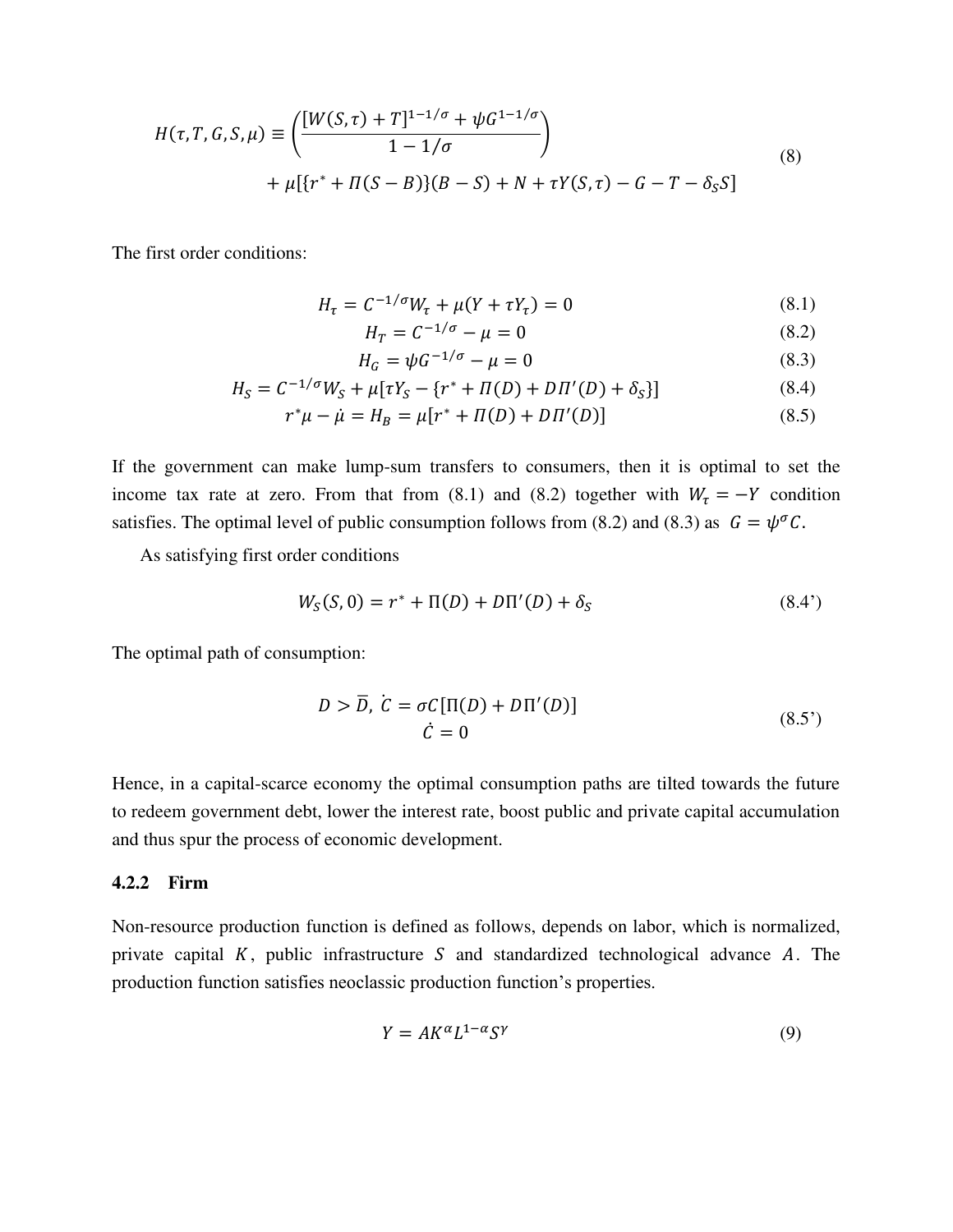We are including infrastructure, education, health and other things in public stock. Government controls public sector and foreigners own private capital sector. They can reach a world capital market at world interest rate  $r^*$  and pays  $\tau$  fraction of their income to the government as income taxation.

Profit maximization condition in private sector:

$$
(1 - \tau) f_k(K, S) = r^* + \delta_k \tag{10}
$$

As we see profit maximization condition private capital depends on public stock and taxation portion  $K = K(S, \tau)$ . Thus we can find wage and output as below.

$$
W(S,\tau) = (1-\tau)[f(K(S,\tau),S) - K(S,\tau)f_k(K(S,\tau),S)]
$$
  
 
$$
Y(S,\tau) = f(K(S,\tau),S)
$$
 (11)

And we draw transitional mechanism of the single-sector model in Figure 13 by using Vensim program.



Figure 13. Transmission mechanism of the model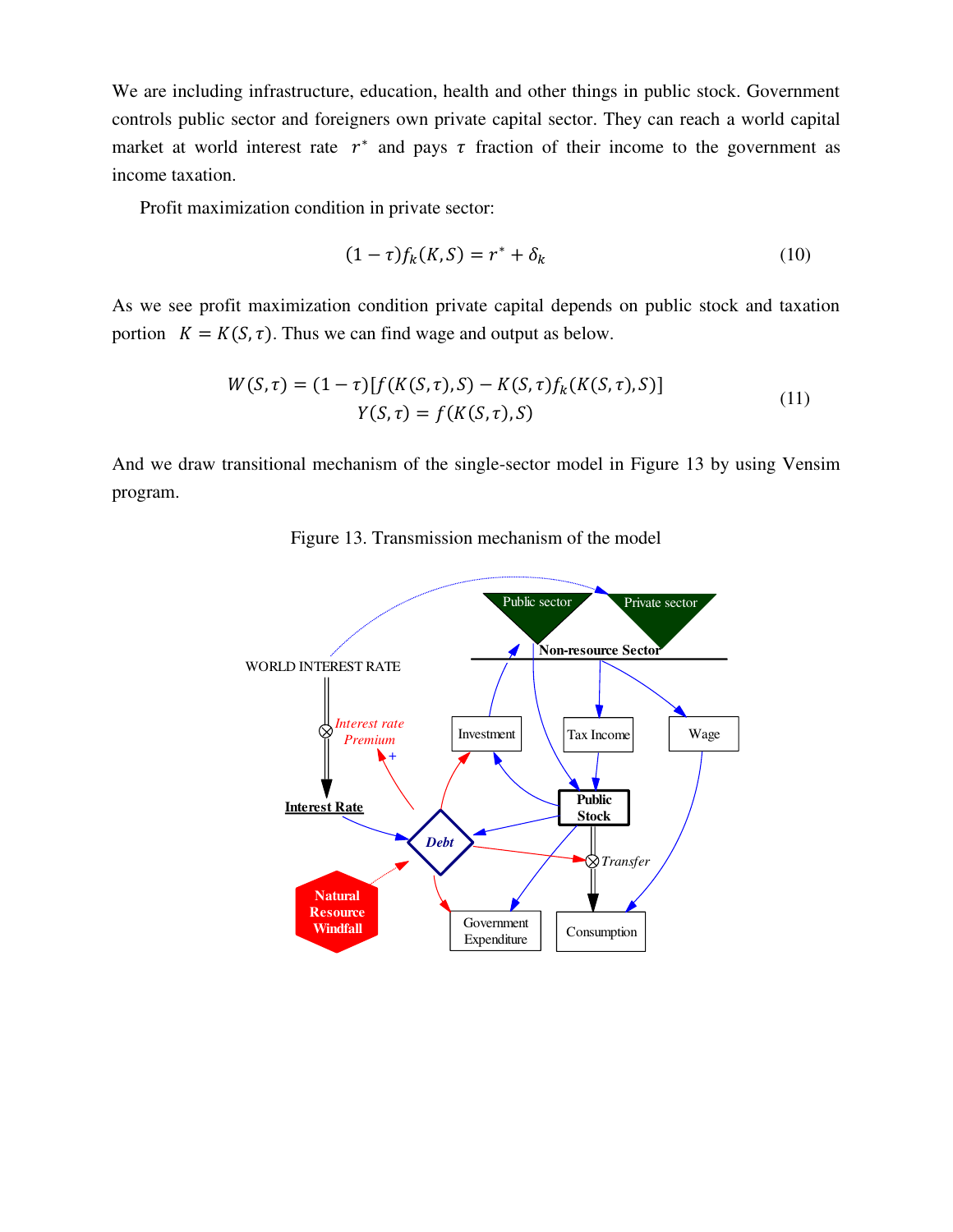# **4.3 Parameter calibration**

The parameters of the model are calibrated to the Mongolian economy based on the existing literature.

| raone 1. Cambration                    |                               |        |
|----------------------------------------|-------------------------------|--------|
| Descriptions                           | Parameters                    | Values |
| Private capital contribution to output | $\alpha$                      | 0.40   |
| Public stock contribution to output    | γ                             | 0.25   |
| World interest rate                    | $r^*$                         | 0.05   |
| Time preference parameter              | $\rho$                        | 0.05   |
| Intertemporal substitution elasticity  | σ                             | 0.75   |
| Private capital depreciation           | $\delta_k$                    | 0.05   |
| Public sector depreciation             | $\delta_{pub}$                | 0.05   |
| Debt threshold                         | $\overline{D} = \overline{F}$ | 0.00   |
| Government expenditure                 | G                             | 0.00   |
| Income tax rate                        | τ                             | 0.00   |
| Population growth                      | $\boldsymbol{n}$              | 0.00   |
| Technological advance                  | arate                         | 1.00   |

# **4.4 Simulation**

In this section, the calibrated model is used to analysis the effect of an increase in windfall revenue to the economy.

Solid lines in Figure 14 are the major economic variables' path of no shock and dashed line indicates temporary anticipated small windfall. The economy starts out at national wealth,  $B_0$ and with positive initial debt. Thus, the economy smoothly converges to its stationary state by accumulating assets, decumulating foreign debt, falling domestic interest rate and rising income and consumption. The windfall effect equal to 8% of long run output. To simplify model, we assumed threshold as zero. The effect of windfall is divided into three sections. First period is between announcement of resource deposit to extraction (period 0 to 6). According to permanent income assumption consumption will increase, so transfer and consumption will jump upward. But the overall transfer is negative because the economy can't finance public infrastructure. Thus, they have to finance it by borrowing from foreign and debt will flatten. Following higher domestic interest rate and lower public, private capital and non-resource income. Second period is between extraction to depletion of resources (from the period 7 to 11). Revenue flow reduces debt rapidly and decreases premium and increases non-resource sector, wage and consumption.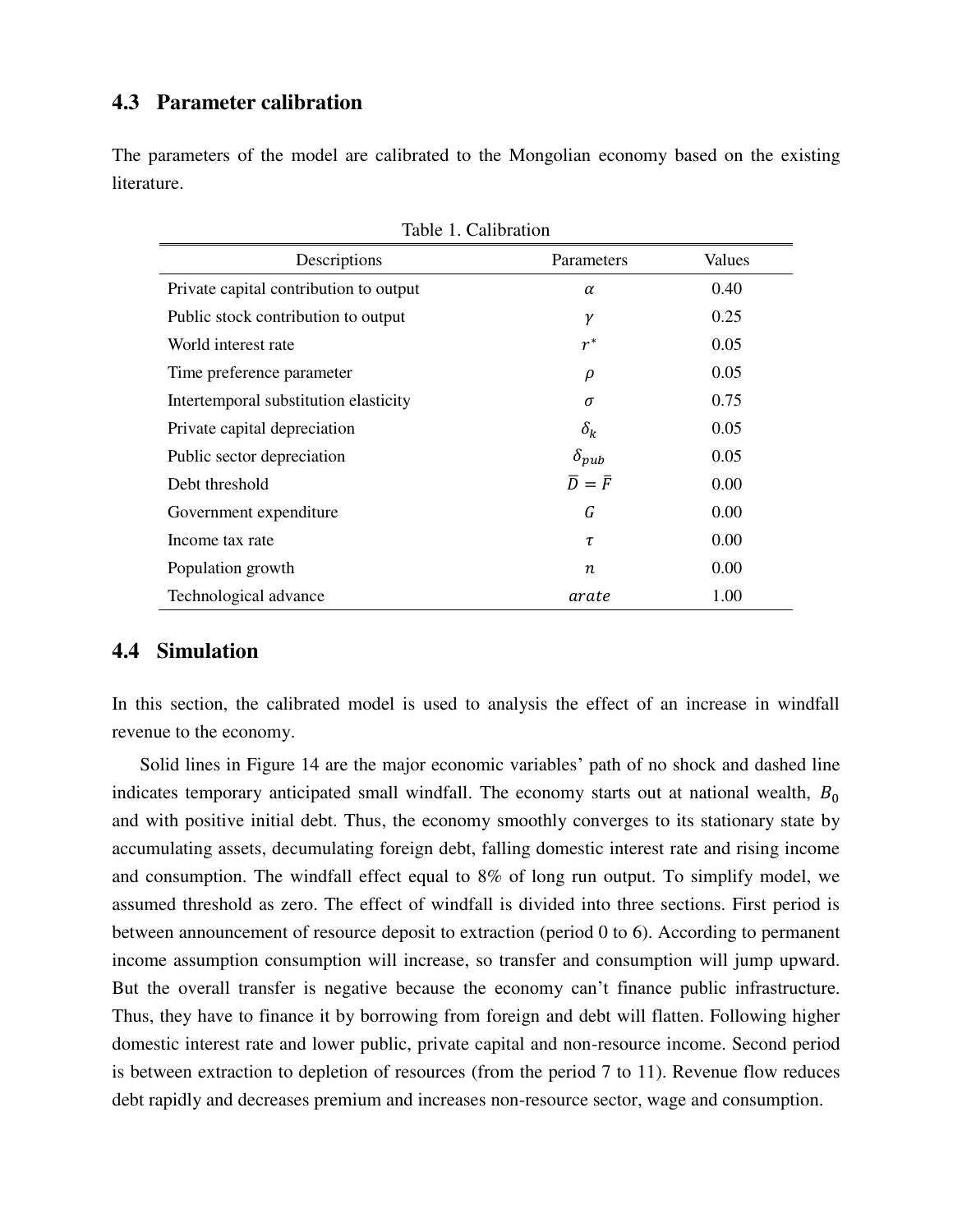

Figure 14. Temporary Windfall revenue and lump-sum transfers

Finally, after depleting resource, optimal use of the windfall involves increased consumption from the date at which the resource is discovered, and faster asset accumulation (debt decumulation) from the date windfall revenue flows. Higher public and private investment brings forward the economy's development path.

# **5 Quality of the natural resource allocation**

### **5.1 Interest rate in natural resource abundant country**

In the previous section we showed theoretically how to create a rapid economic growth by decreasing interest rate strongly because of natural resource. However, from the experiences of resource-rich countries, the interest rate premium increases while the exports of mining products increases.

Frederick and Anthony (2009) studied the relevance between natural resource and interest rate premium and defined it using a logarithm average of interest rate premium of 25 countries' and the size of the natural resource revenue in the GDP shown in Figure 15.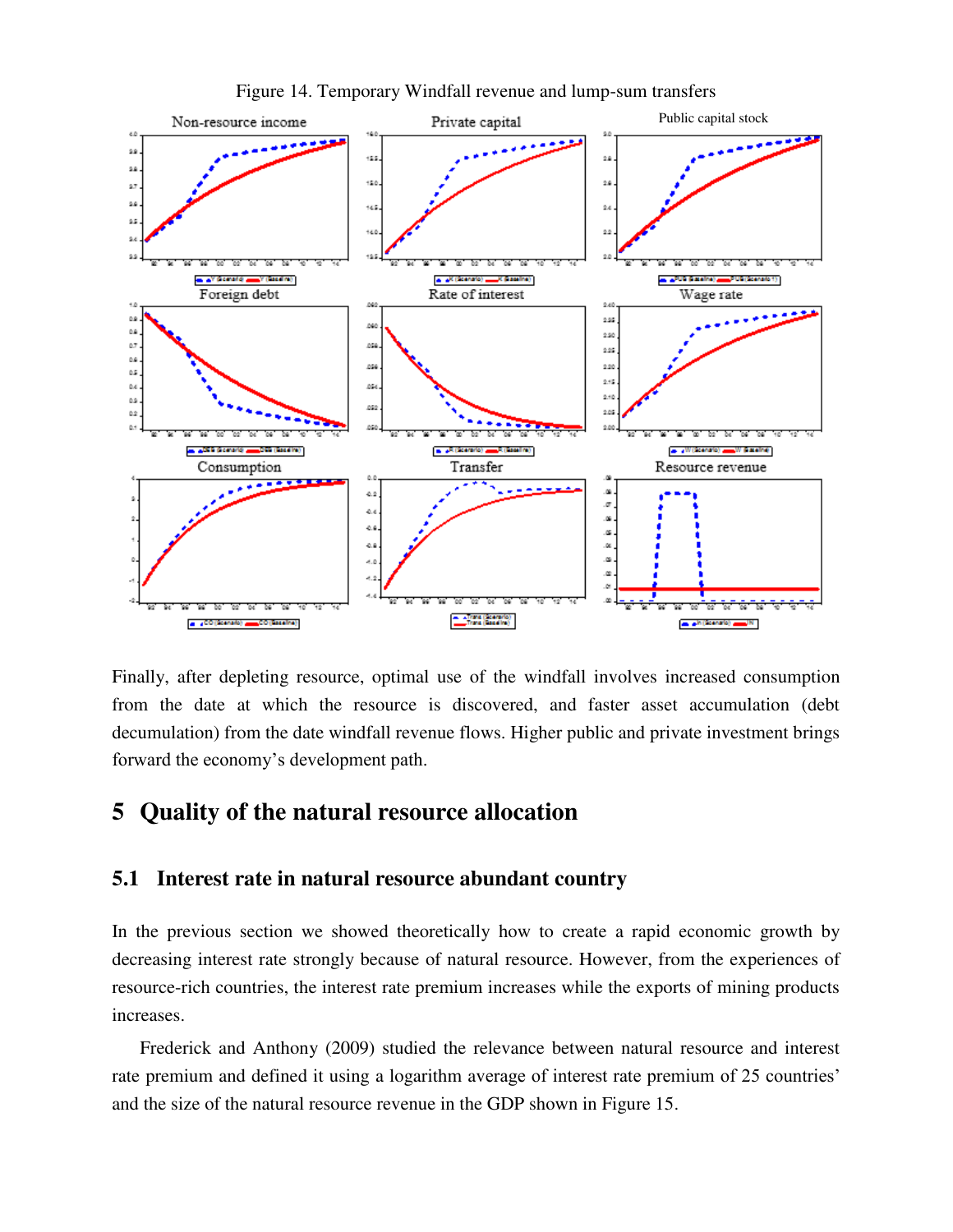

Figure 15. Relationship between interest rate spread and natural resource

From Figure 15, one can see the positive relevance between natural resource and interest rate premium which high interest rate remains while natural resource export increases through observed countries. Thus, it conflicts with our previous single-sector model results. Therefore, it is possibly because of the management of the natural resource revenue, and we introduce natural resource optimal policies in the following sections.

# **5.2 Possible channels of resource curse**

There are a number of explanations of the abundant natural resource tends to decrease economic growth. The most valid ones are direct economy definition or non-effective macroeconomic policies and political economic definition or unsuccessful institutions.

#### **5.2.1 Dutch disease**

The Dutch disease is often described as the main effect of the mining sector on the overall economic development. According to Weinthal and Loung (2006), in economy the Dutch disease occurs through the excessive amount of revenue from the sudden increase of natural resource exports. This flow of revenue leads to an appreciation of the real exchange rate. Also production factors, labor and capital, make movement to non-tradable developing sectors - retail trade, services and construction. Thus, the effect of real exchange rate appreciation and labor force movement reduces the competitive ability of agriculture and other industrial sectors.

Without appropriate macroeconomic policies, an increase in the demand of labor and capital in the services and construction sectors tends to accelerate domestic inflation. So these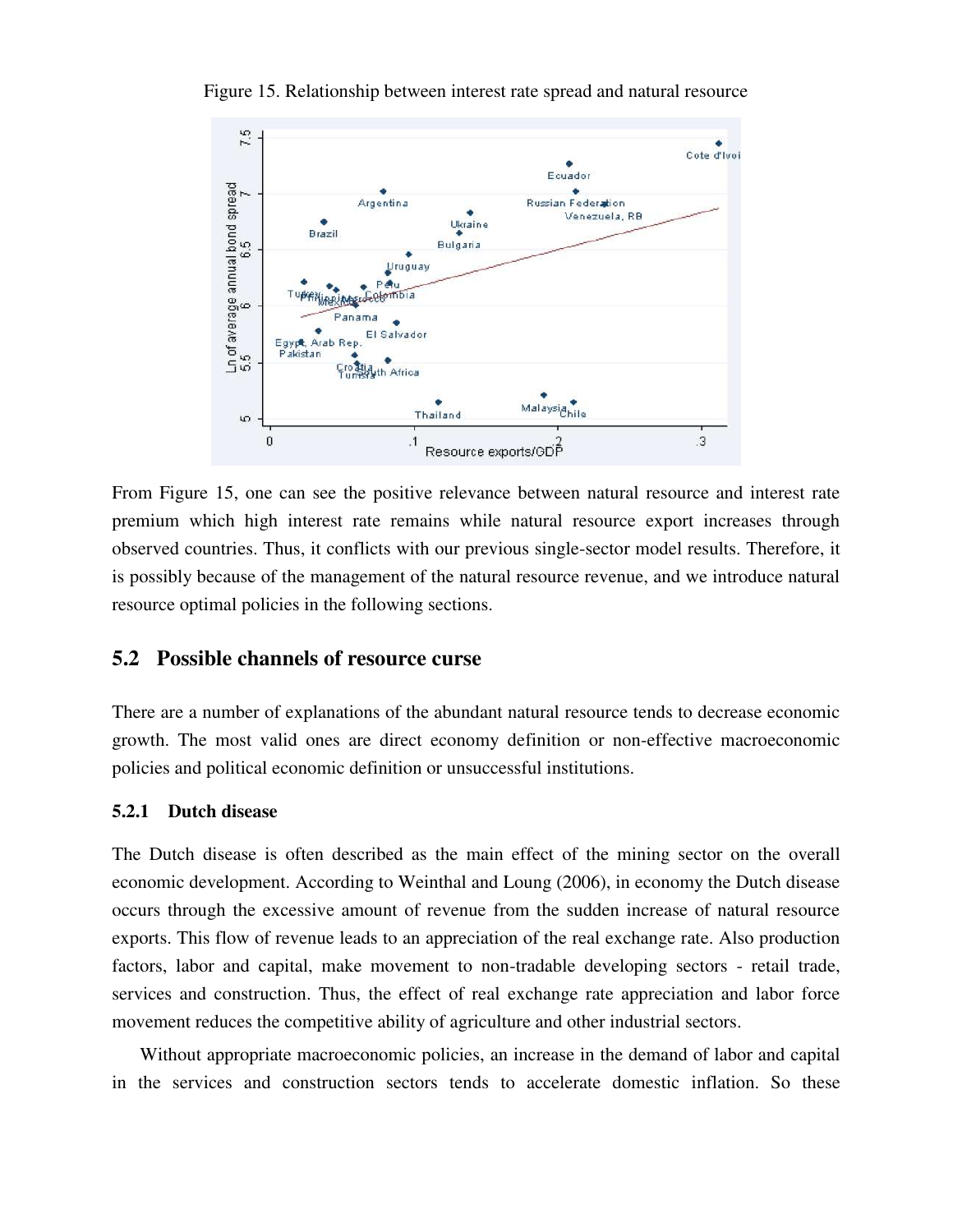short-term macro changes affect the country's economic growth by decreasing economic diversity. This makes the country's exports, government income and labor more dependable on the only mining sector. Thus the economy, which is dependent from one sector gets more fluctuant since the price of commodity products is cyclical.

Definitions of the negative impact of mining sector dependency on the economy distinguish the effect of related economic structural changes, particularly in the industrial sector. Particularly, when the size of the industrial sector in aggregate economy declines both demand and supply of skilled employee simultaneously decrease and therefore the country's human capital lowers. In addition, it is controversial that having abundant natural resource tends to supplant education and training. Recent studies have identified that the reverse relation between the public expenditure on education relative to national income, school enrollment and natural resource abundance. But it hasn't yet observed in countries such as Australia.

Other definitions concentrate on government policies to invest in specific sectors or projects and protect non-resource sectors that are in recession, weakened by the resource boom (Stevens, 2003). Subsidies that protect non-mining sectors from international competition, or purpose of improving competitiveness, does aggravate the matter in the medium term because they reduce the incentive to remain competitive. Moreover, protecting other tradable sectors in the same way is highly expensive (Gregory, 1976; Crowley and Martin, 1982; Parmenter, 1986; Centre for International Economics, 2003; Econtech, 2003; Productivity Commission, 2008). The cost of such protection becomes financially unsustainable when the sudden growth of the mining sector disappears and a country's natural resource profit decreases. There are several countries such as Bolivia, Guyana, Chile (temporarily), Zambia, Zaire and Congo applied this protection strategy and failed (Sarraf and Jiwanji, 2001).

There are a number of cases that many countries failed to reach the main purpose of granting subsidies, and main reasons of the failure are that the most countries invested in the military, in projects that offered very low rates of return and also invested in capital intensive industries rather than labor intensive manufacturing industries better suited to the production capability of a country. In 1970, Sub-Saharan Africa's natural resource boom created many problems (Shaxson, 2005). For instance, in Nigeria, the Ajaokuta steel plant, which built in 1979 for several billion dollars, did not produce any steel in 25 years. In 1975-1983, Nigerian capacity utilization in the manufacturing sector fell from 77 per cent to 50 per cent, then to 35 per cent by the mid-1980s. In other words, two thirds of investment in the manufacturing sector, mostly financed by the government, has been wasted.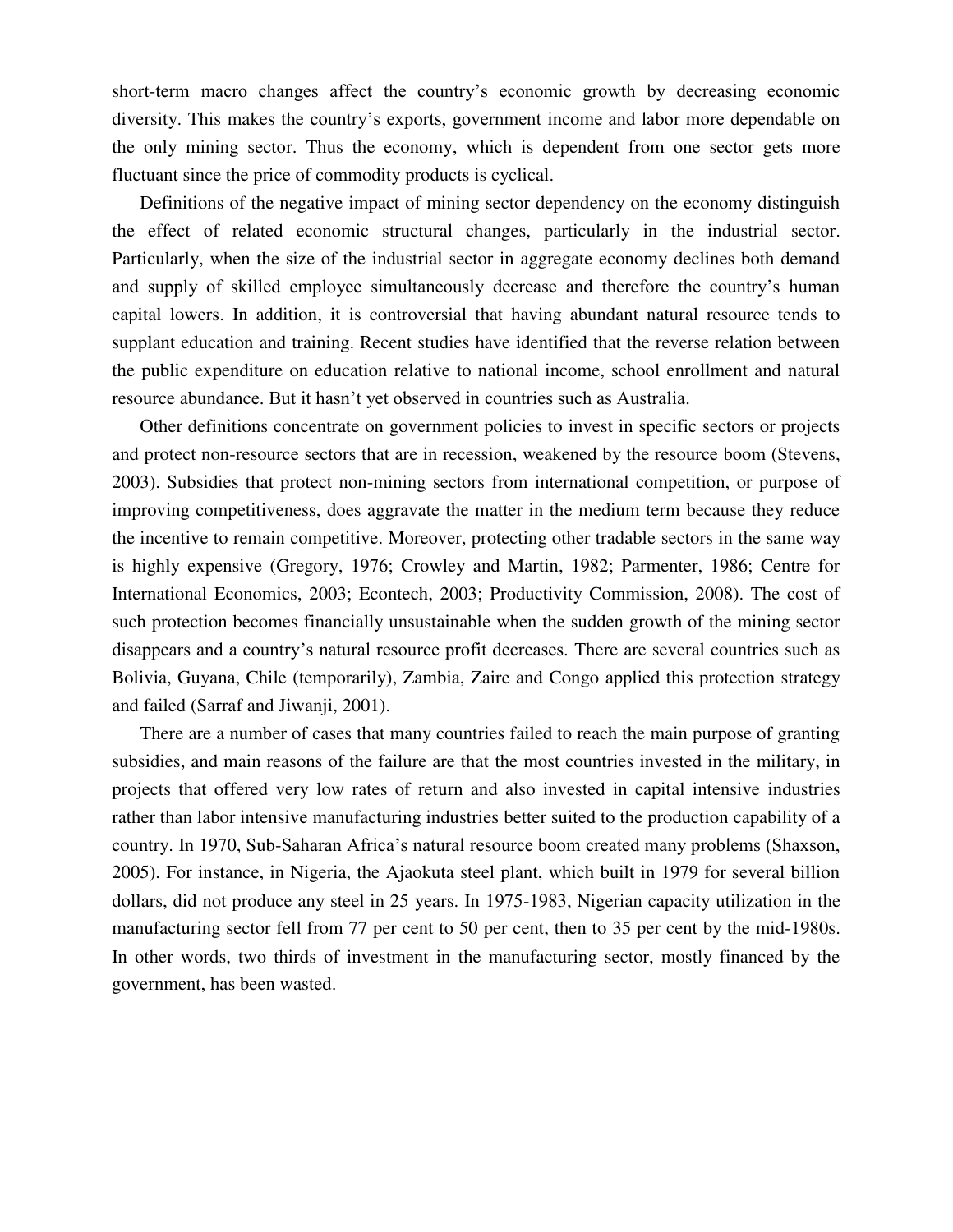#### **5.2.2 Revenue volatility and borrowing**

As discussed above, the strong dependence of a country on the natural resources sector resulting from Dutch diseaseintensifies the cyclical nature of economic growth. The particular example is government revenue.

The government income volatility has three main reasons – rate of extraction varies over time, time variability of payment and price fluctuations of natural resources. Furthermore, it is possible that income volatility depends on political instability, conflict and concentration of exports. This concentration can increase the fiscal balance fluctuation and decrease the terms of trade sharply.

For example, copper ore is Mongolia's main export and in the past Erdenet mine constituted about one quarter of government income. During the 2009 global financial crisis, the copper price fall contracted Mongolian economy by 1.6 percent which reached 8.9 percent in 2008.

Variable earnings increases instability of government income and thus it is difficult to make decision in the long run. Adjustments in fiscal expenditure restrain private investment and disturb the government budget. Moreover, even fiscal expenditure is stable at a certain level, it is hard for governments to make budget cuts (Weinthal and Luong, 2006). During the bust, governments often borrow rather than lowering their spending and in the process governments owe large amount of debts.

Bolivia is one of the countries that have been caught in such debt trap. During 1979-1983, Bolivia's real exchange rate doubled, thus non-mining sectors' became uncompetitve and their share of exports decreased suddenly (Sarraf and Jiwanji, 2001). Bolivia protected its manufacturing sector, produced uncompetitive products and the efficiency of new investments was low. Also the most part of the natural resource income was spent on consumption rather than investing.

Excessive borrowing occurs also during booms not only during busts. There are many examples of countries that followed the strategy of borrowing based on their natural resources. During 1970s, when commodity prices were high, developing countries were able to borrow from the international capital markets. After that in the 1980s, when prices start to fall, those countries became unable to pay their debts.

#### **5.2.3 Policy failures**

As mentioned before mining sector development leads to an economic damages by Dutch disease and has negative effects on the economy through wrong policies - inefficient investment, trade barriers and rent seeking. By sudden export growth, the government increases its investment expenditures on noneffective projects that politicians offered. Trinidad and Tobago is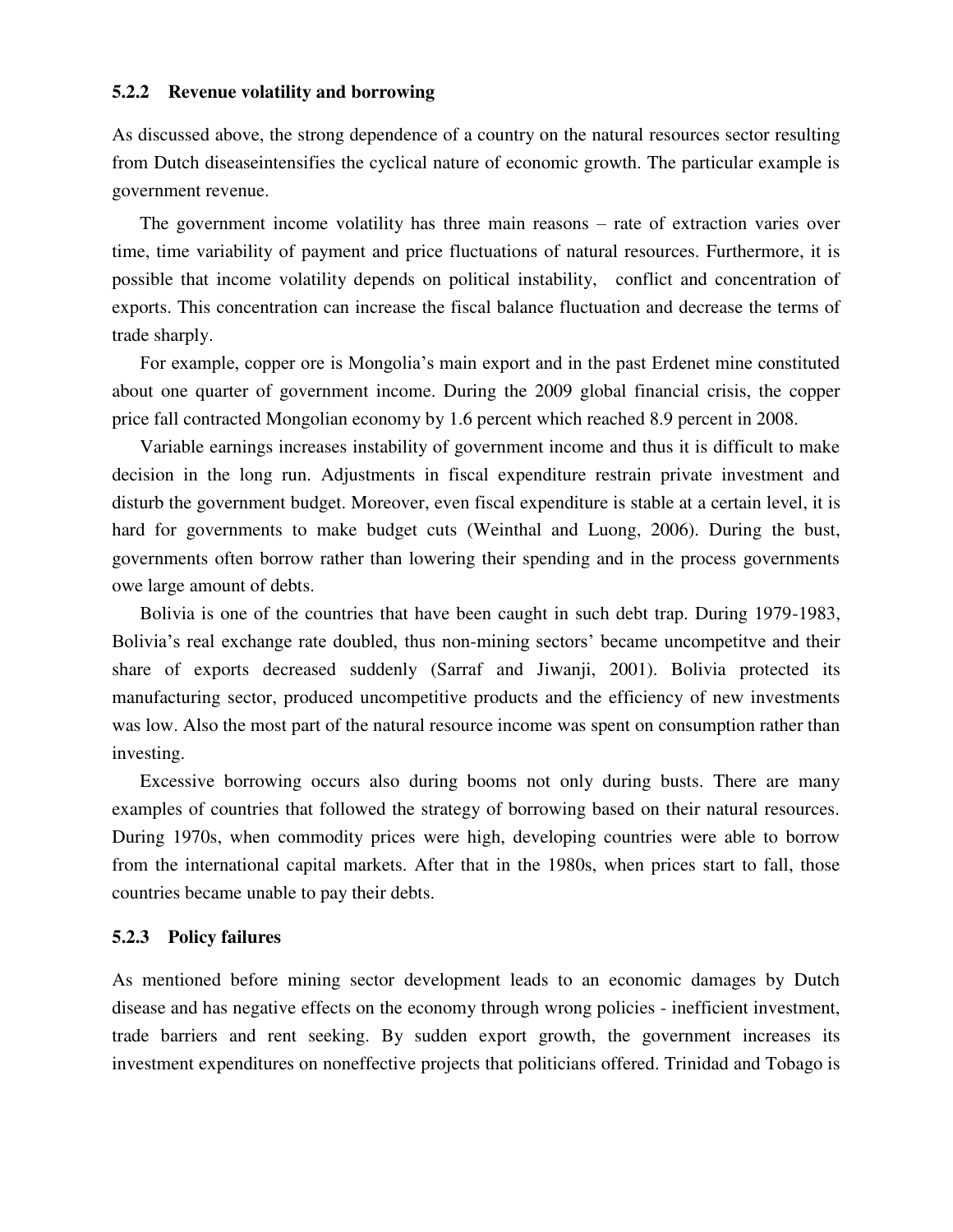an example of a country faced difficulties of lowering subsidies when GDP growth was negative in 1981 (Sarraf and Jiwanji, 2001).

Generally, sudden growth of natural resources tends to create rent seeking (Dietz et al., 2004). Thus the technological development and labor skill decreases. Sub-Saharan Africa is a region with excess bureaucracies and rapidly increasing civil service salaries (Shaxson, 2005). In sub-Saharan Africa, national oil companies and state-owned companies, that were built in the boom years, encourages the powerful political groups in order to protect their economic interests.

Beside the direct cost of noneffective investments and subsidy programs, these policies spirals inflation and reduce private saving and investment indirectly. In fact, there is a strong statistical relation between investment and saving rates (Dietz et al., 2004).

Gylfason and Zoega (2002) and Atkinson and Hamilton (2003) demonstrated a phenomenon, abundant resource leads a country to unstable consumption surplus in the future and GDP growth decline, using panel data of a large number of countries.

### **5.2.4 Political-economic explanations**

The policy failures defined earlier prove that country's institution and governance are vitally important for defining development path. The impacts of the many harmful economic policies such as excessive consumption and borrowing, a failure to invest in human capital and value-adding infrastructure, and misguided government intervention have been well-studied for the recent years.

Now there is a widespread acceptance of the institution and its functioning are strongly related to natural resource, economic policies and economic performance (Murshed, 2004). Therefore, good institution is possibly related to good economic performances such as savings, investments and economic growth (Atkinson and Hamilton, 2003).

There are many channels showing that bad institution leads to a resource curse and below is the summary (Boschini, 2007).

- Rent seeking and corruption
- Institutional malfunctioning
- Existence of conflict

The researchers accept that governance, including property right, contract and law enforcement, the rule of law and administrative capacity is crucial to determining natural resource effects on the economic development. For example, according to Ahmed (2008) following politic-economic factors Australia to avoid the resource curse:

- High responsibility of government and public service
- Well-defined property rights, strong legal and other institutions and low corruption
- Relatively low domestic and international conflict over natural resources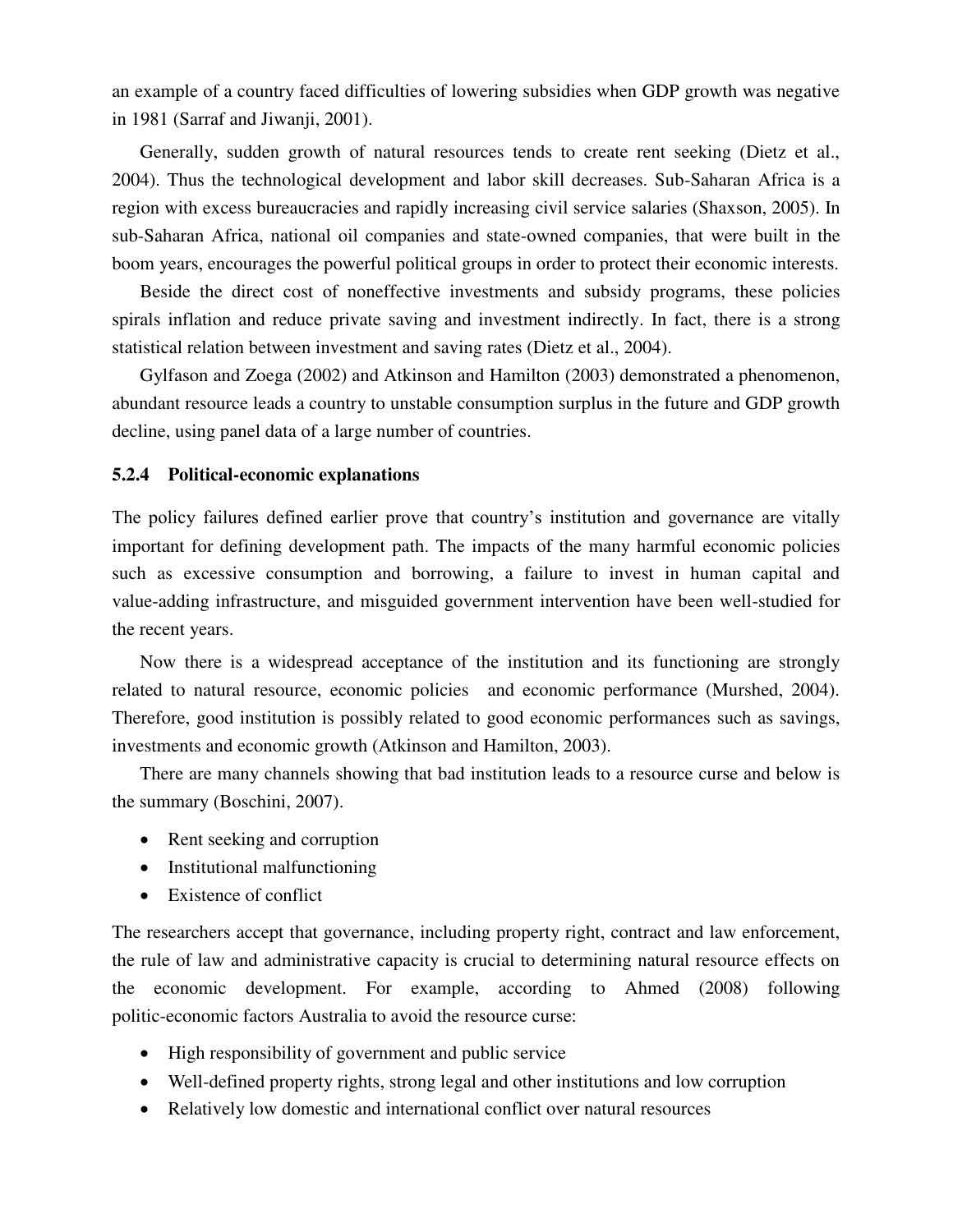# **5.3 Policy solutions against resource curse**

Number measures have been proposed and adopted by countries to deal with the commodity cycle (Davis, et al., 2003 and Sachs, 2007).

# **5.3.1 Stabilizing institutional failure**

Although, many institutions have been implemented to reduce the impact of global market volatility on producer countries, most of them have failed and have had a negative effect to the economy.

# **A. Marketing boards**

Marketing boards are systems, requiring that all sales of commodity products go through the government. The purpose of the marketing board is to stabilize the price of commodities. When world price is low, the government creates stock by purchasing from exporters and when the price gets higher, the government starts spending. Unfortunately, the stabilization process turned out to taxation of the agriculture sector and subsidization of the industrial sector. So the marketing boards failed because the industrialization did not occur and the agricultural sector shrank.

# **B. Other government stockpiles/reserves**

In some countries, the government maintains stockpiles/reserves under national security, such as the American Strategic Petroleum Reserve. One drawback is that there was a political influence on the government decisions of resource management. It also has effects of decreasing incentives of private citizen's reservation.

# **C. Producer subsidies**

In developed economies the primary producing sector has some political power and the reserves mainly perform as a subsidy rather than taxation. For example, in Germany, the coal miners get subsidies, in the United States oil companies pay preferential rents.

# **D. Price controls for consumers**

Developing countries aim to protect consumers from the increase in the prices of food and energy by political forces. Export controls are the main policy tools for the crop or mineral producer country. But this can increase prices in the international trade.

# **E. OPEC and other international associations/cartels**

Logically, producer countries should cooperate in order to raise the price level or decrease price volatility. Most attempts forming international associations failed within a few years. Although,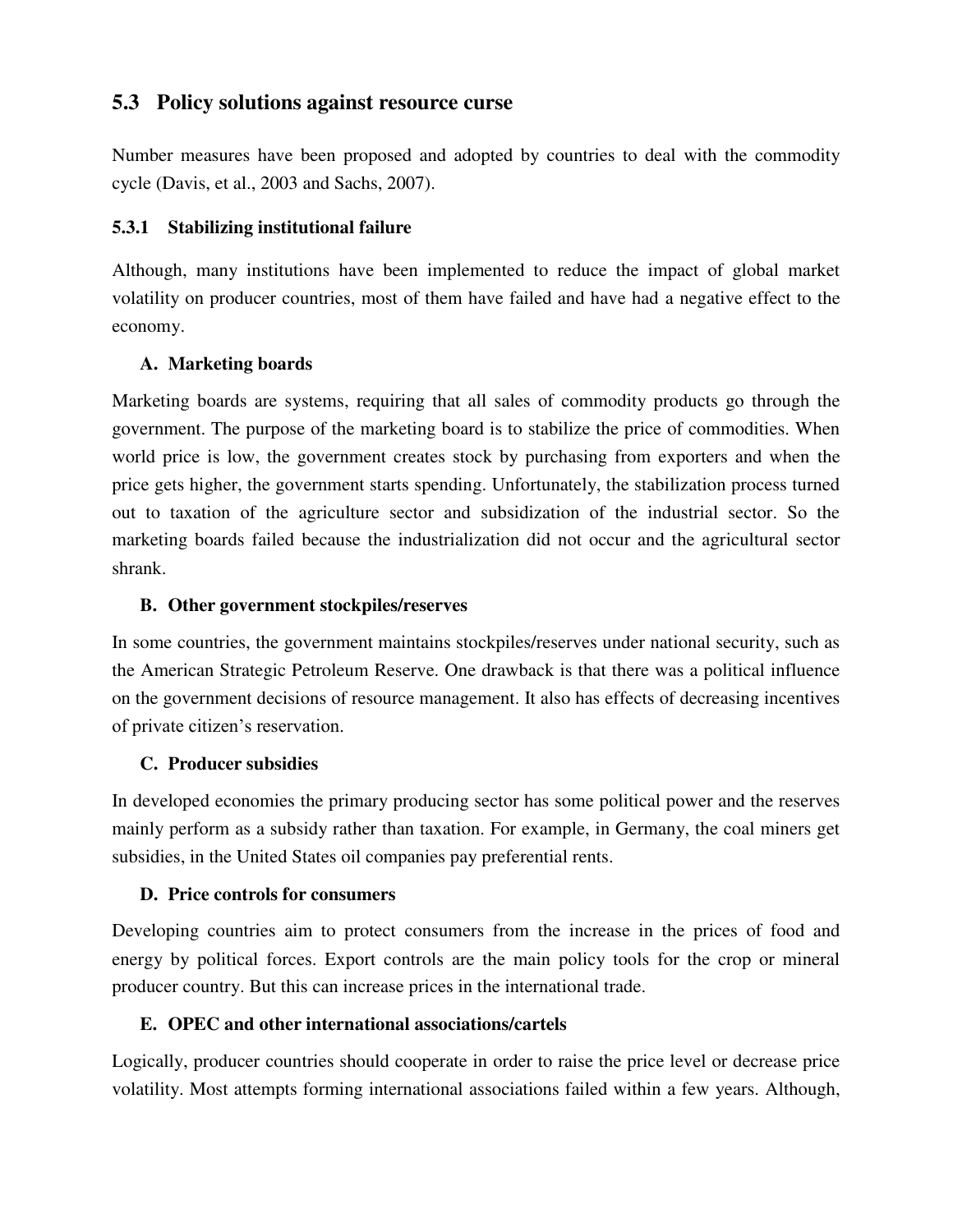the only association endured is OPEC, the attempt of reducing price fluctuation or increasing average price level remains uncertain.

### **5.3.2 Devices to share risks from price fluctuations**

In this part we examine the macroeconomic policies to minimize the medium-term fluctuation costs associated with the Dutch Disease, and micro economic policies to minimize the risks from short-term price fluctuations of commodity.

There are three promising approaches for avoiding the short-term volatility risks. Firstly commodity producers who sign contracts with foreign companies, secondly producers that do their own selling, and thirdly the government dependent on commodity revenues.

### **A. Price setting in contracts with foreign companies**

Price setting in contracts with foreign companies is often encounters dynamic inconsistency problem (Helm, 2010). At first the price is set by, but after world price increases, the government wants to renege. Because government doesn't want to give all the profits to the company and gives strong political pressures.

But it is a "repeated game", this government renegotiation lowers the interest in investments to the foreign companies and can have large transaction costs, such as interruptions in the export flow.

It has become familiar now, it is necessary to make a contract dependent on future terms to avoid this inconsistency (Humphreys, Sachs, and Stiglitz, 2007). Indexation is important for apportioning the risks of gains and losses and renegotiation costs.

### **B. Hedging in commodity futures markets**

Commodity producers sell their commodities on international markets and thus face the risk of a rise or fall in the dollar price of export. Usually commodity producers can hedge the risk by selling on the forward or futures market. Hedging eliminates the additional costs of renegotiation when world price changes abruptly.

#### **C. Denomination of debt in terms of commodity prices**

The government or mineral-producing company to index its debt to the price of the commodity is never used before. The balance of payments crisis would not have happened if the debts had been indexed to the commodity prices for Ecuador, Indonesia, Iran, Mexico, Nigeria and Russia.

It is true that a market needs a certain level of liquidity, the usual answer for why commodity producing countries haven't tried to index their bonds or loans to the price of export commodity is that there would not be sufficient demand.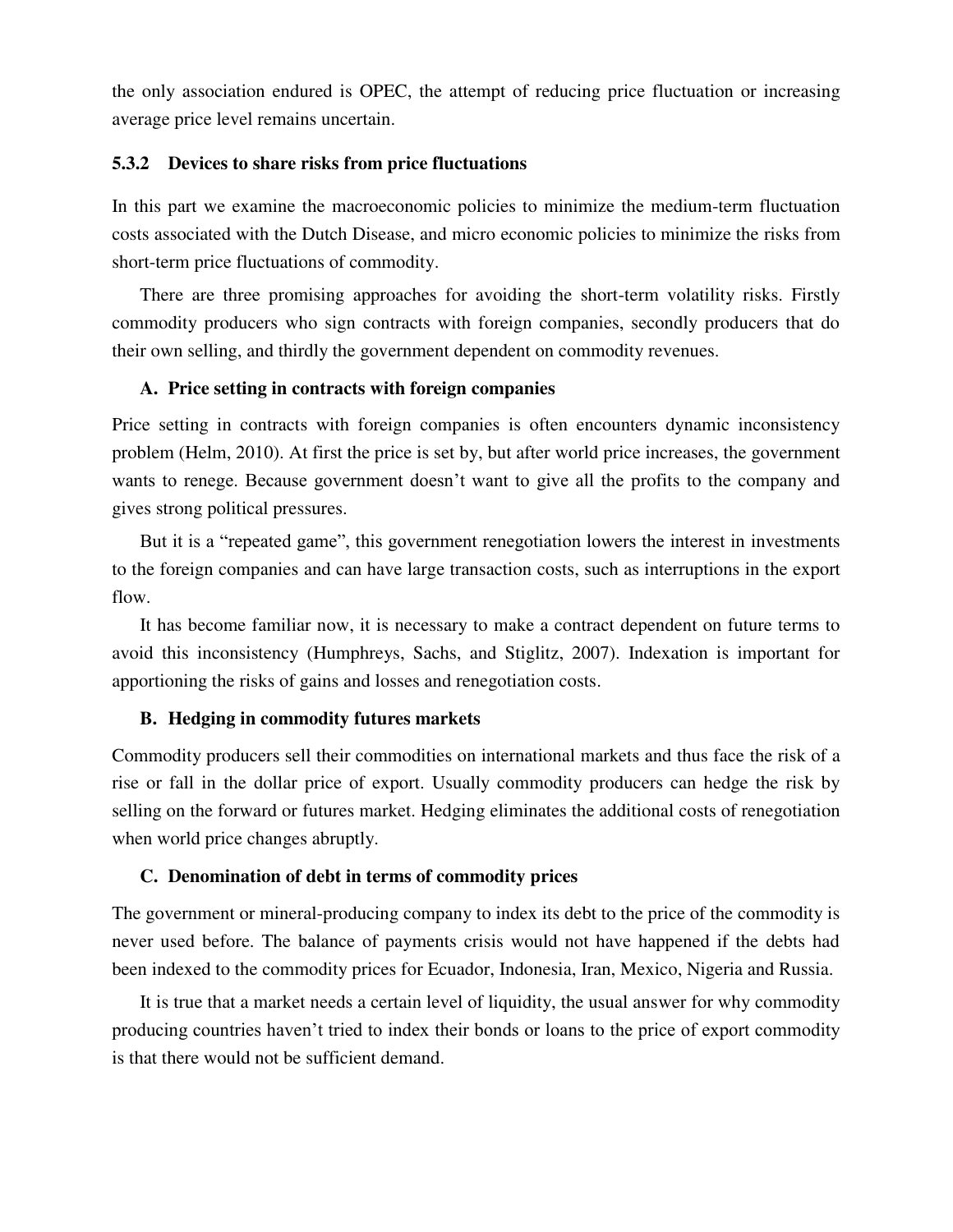### **5.3.3 Monetary policy**

In the previous sections, we discussed institutions for risks of short-term price volatility, this time we will consider macroeconomic managements of medium-term volatility. We begin with monetary and exchange rate policy to manage the Dutch disease.

### **A. Managed floating exchange rates**

Both fixed and floating exchange rates have their advantages. The main advantages of fixed exchange rate are that it reduces the costs of international trade and it is a nominal anchor for monetary policy which helps the central bank achieve low-inflation credibility. The main advantage of floating exchange rate for a commodity producer is that it often provides automatic accomodation of terms of trade shocks.

Therefore an intermediate exchange rate regime such as managed floating or a target zone is appropriate for the middle-size and middle-income countries. In the booming decade that began in 2001 many followed the intermediate regime, in between a few commodity producers in the floating corner (Chile and Mexico) and a few in the firmly fixed corner (Gulf oil producers, Ecuador).

It is vitally important for developing countries, institutions tend to have lower credibility than in developed countries, that the public expectations of inflation be anchored by some nominal target by which the central bank asks to be judged. If the exchange rate is not to be the nominal target, then some other anchor variables should be chosen.

### **B. Alternative nominal anchors**

In the past, there were three factors that stabilize the nominal anchors. They are: price of gold from the 19th century gold standard, money supply, the choice of monetarists and national income.

For small and open countries, Central bankers considered Inflation Targeting to be the preferred approach to fixed exchange rates. However, Inflation Targeting has a particular disadvantage for commodity producing countries which is not robust with respect to changes in the terms of trade. Fall in world market conditions for the export commodity, it has a negative impact on both the balance of payments and the level of economic activity. Loosening monetary policy would boost net foreign demand and restore external and internal balance.

The proposal of keeping the local-currency price of the export commodity stable has pointed out before and it moderates swings in the real value of export revenue, expressed in terms of purchasing power over domestic goods and services, it would reduce the tendency for governments to increase spending excessively in boom times and symmetrically cut it in busts. The proposal has the disadvantage of fully transferring the burden of exogenous fluctuations in world commodity prices to variability in domestic prices of non-commodity exports, if the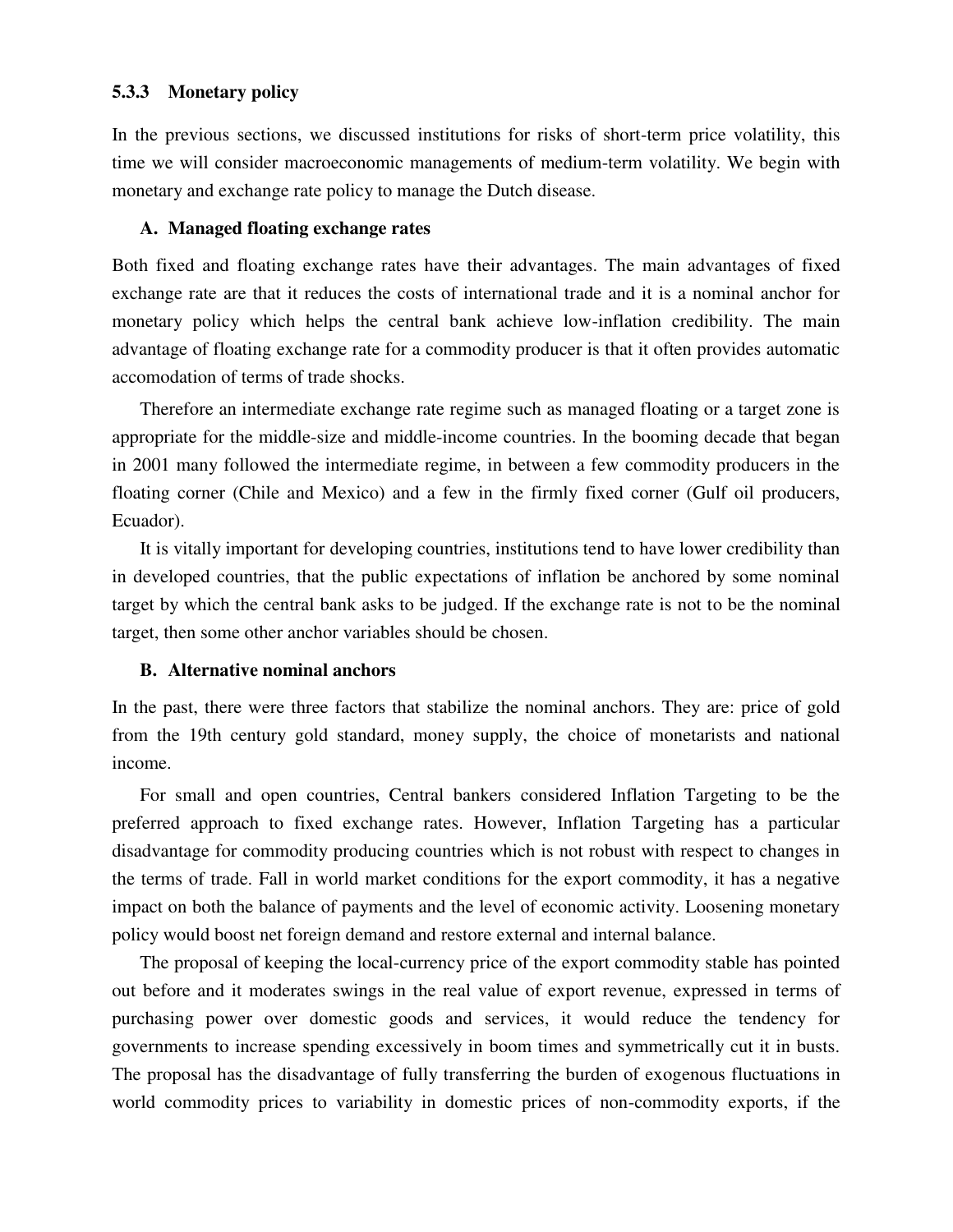non-commodity export sector is not small, or if policy-makers want it to become larger. However, the important point of this proposal is to include export commodities in the index and exclude import commodities, whereas the CPI does it the other way around.

# **5.3.4 Institutions to make national saving procyclical**

Some of the most important ways to cope with the commodity cycle are institutions to insure that export earnings are put aside during the boom time, into a commodity saving fund, perhaps with the aid of rules governing the cyclically adjusted budget surplus.

# **A. Reserve accumulation by central banks**

Through foreign exchange intervention, central banks accumulate international reserves during booms in order to spend in busts. But holding the assets in the form of foreign exchange reserves has few disadvantages: the reserves do not earn a high return, increases in reserves can lead to rapid monetary expansion. Thus a central bank that already has enough reserves should consider selling some of the foreign exchange to the country's Natural Resource Fund. But if the Central Bank has political independence and the NRF does not, that may be a reason to leave the reserves where they cannot be raided.

# **B. Budget deficit rules: The Example of Chile**

In June 2008, the Chilean President Michele Bachelet, and Finance Minister Andres Velasco, resisted intense pressure to spend the soaring receipts from copper exports, which widely resented public. However, one year later, in 2009, when copper prices fell abruptly the government increased spending sharply, using the assets that it had acquired during the copper boom, and thereby moderating the downturn. Saving for a rainy day made the president and minister heroes. Chile has achieved what few commodity-producing developing countries have achieved: a truly countercyclical fiscal policy.

There are several rules of Chilean fiscal policy, such as targeting the overall budget surplus - originally set at 1% of GDP, then lowered to 0.5% of GDP, and again to 0 in 2009. But those attempts have failed, because they are too rigid to allow the need for deficits in recessions, counterbalanced by surpluses in good times.

Circumstances that Chilean government can run a deficit larger than the target are:

- Output falls from the potential, in a recession, or
- The price of copper is below its medium-term (10-year) equilibrium,

with the key institutional innovation that there are two sides of experts whose job it is each mid-year to make the judgments, respectively, what is the output gap and what is the medium term equilibrium price of copper. As the expert panel ruled that most of the price increase was temporary, so that most of the earnings had to be saved in the copper boom of 2003-2008, when,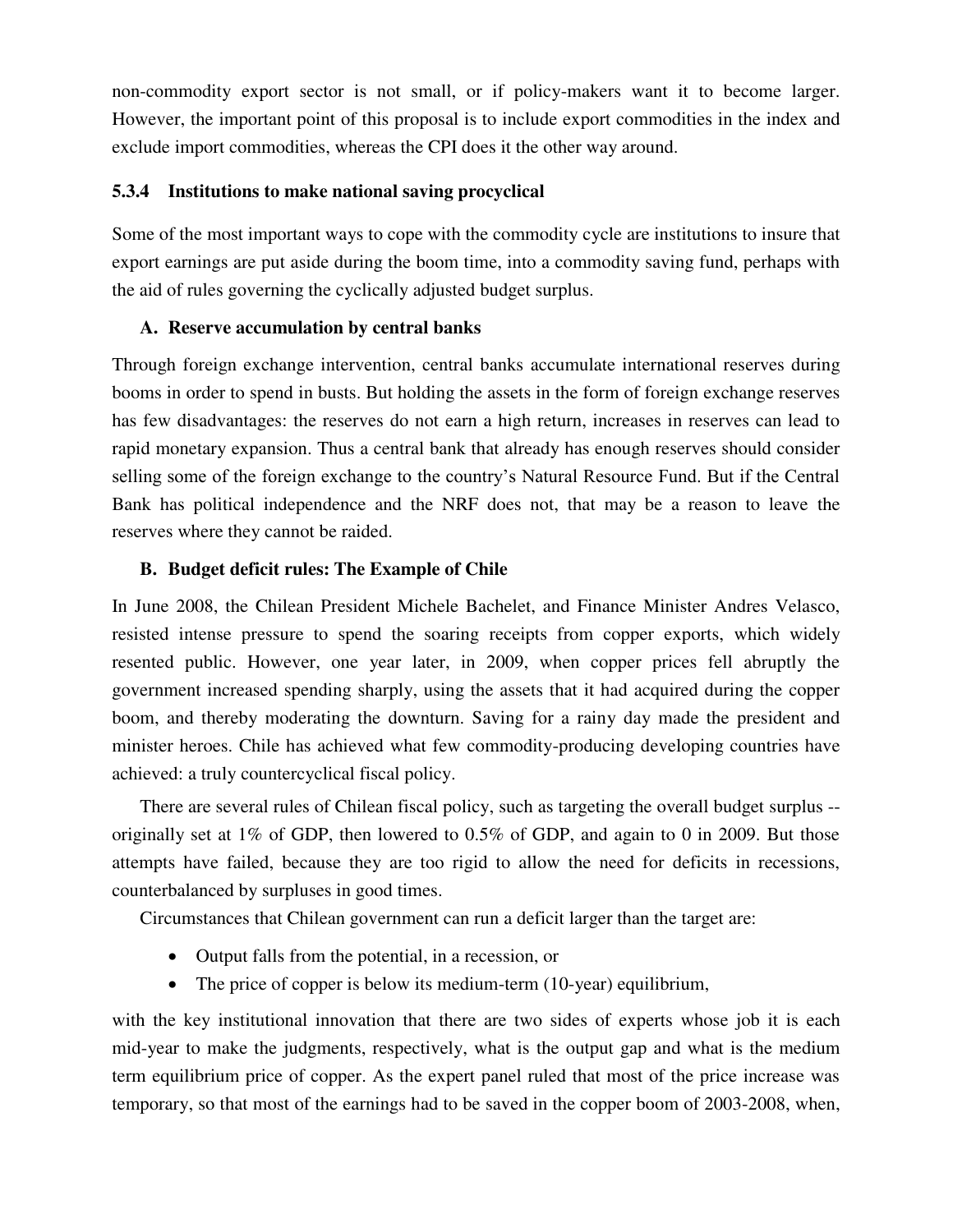as usual, the political pressure was to declare the increase in the price of copper permanent thereby justifying spending on a par with export earnings, the fiscal surplus reached almost 9% and the country paid down its debt to a mere 4% of GDP and it saved about 12% of GDP in the sovereign wealth fund. This allowed a substantial fiscal reduction in the recession of 2008-09, when the stimulus was most extremely needed.

Commodity-producing countries could usefully apply variants of the Chilean fiscal device. Given that many developing countries are more prone to weak institutions, the principle of a separation of decision-making powers should be retained: the rules as interpreted by the panels determine the total amount of spending or budget deficits, while the elected political leaders determine how that total is allocated.

### **C. Commodity Funds or Sovereign Wealth Funds: Sao Tome and Principe**

Many natural resource producers have Commodity Funds, to invest savings for future welfare, often in global portfolios. However, it has been pointed out that the commodity fund does not necessarily do anything to ensure that politicians will not raid the fund when it is flush. As the Norwegian State Petroleum Fund (now called the Norwegian Pension Fund), there should be some standard recommendations - the funds are transparent and professionally run, and that they be given clear instructions that politics should not interfere with their objective of maximizing the financial well being of the country. The commodity fund of Sao Tome and Principe established in 2004, also includes extensive restrictions, managing how the oil revenues are to be saved, invested, or spent. There can be advantages in spending the commodity funds for education, health, or retirement support for a future generation. Humphreys and Sandhu (2007) recommend that spending goes through the regular budget in order to avoid any politician's private interest.

# **D. Lump sum distribution: Example of Alaska**

By Alaska's state law the Alaska Permanent Fund saves earnings from the state's oil sector, must equally distribute half of the investment earnings on a per capita basis. The idea is that the citizens know how to spend their money better than their government. This system gives Alaskans a sense that they are the Fund stakeholders. Sala-i-Martin and Subramanian (2003) suggest that Nigeria should also distribute its oil earnings on an equal per capita basis.

### **E. Reducing net private capital inflows during booms**

Other ways of reducing balance of payments surplus and facilitating national saving, when foreign exchange reserves are piling up to high levels are (i) the government deliberately to pay the short-term debt, (ii) remove any remaining controls on the ability of domestic citizens to invest abroad, and (iii) place controls on short-term capital inflows.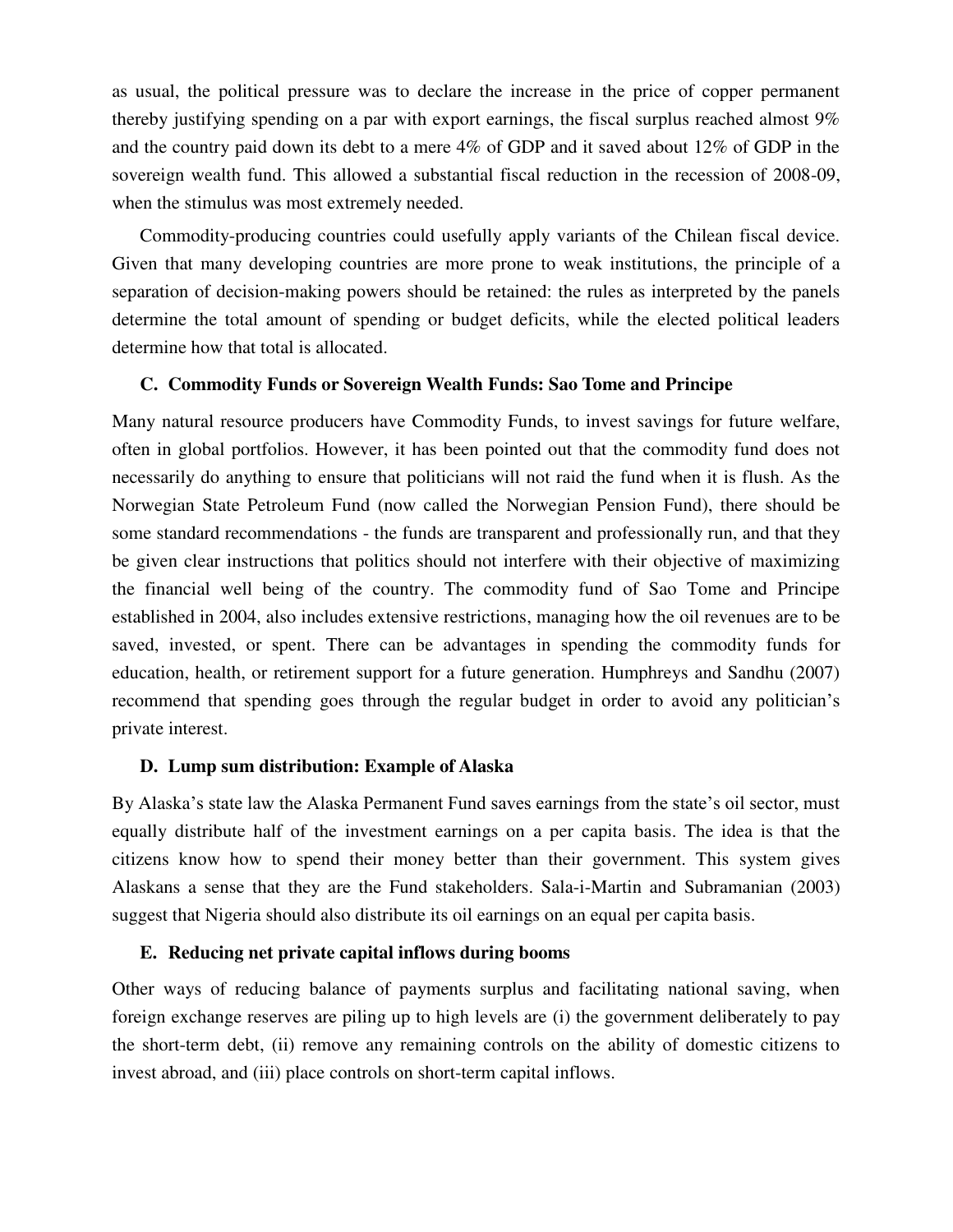#### **F. Efforts to impose external checks: Example of Chad**

As in some countries if the executives ignore the law and spend what they want, all these institutions can fail. The investment agreement on a new oil pipeline between Chad and the World Bank in 2000 stipulated that Chad would spend 72 per cent of its oil export earnings on poverty, such as health, education and road-building, and save 10 percent in a "future generations fund." Reflected in the agreement ExxonMobil was to deposit the oil revenues in an escrow account at Citibank and the government was to spend them subject to oversight by an independent committee. However, the government, one of the two most corrupt in the world, reneged on the agreement when money started to come in. Perhaps it may be that well-intentioned politicians spend oil wealth quickly out of fear that their successors will misspend whatever is left. It is important that international oil companies commit to make known how much they pay governments for oil, so that the public at least has a way of knowing when large sums disappear. Such legal mechanisms adopted by Sao Tome and Principe void contracts if information relating to oil revenues is not made public.

# **6 Conclusion**

However, the interest rate of Mongolian commercial banks is declining relatively stable in recent years, it is still at a high level. This becomes a restricting factor to get opportunities of low cost and long-run financing. One of the solutions for this problem is to accumulate assets from the global market, which is not a popular experience in Mongolia.

The possibility of accumulating additional financing based on their natural resources is always open for countries that have abundant resources such as Mongolia. According to the literature, Frederick and Anthony (2005) studied that for resource-rich country the rapid increase of commodity exports decreases interest rate of its bond in the international markets. Also, Martin Uribe and Vivian Z. Yue (2005) examined the relationship between world interest rate, country spreads, and economic condition across developing countries. Unfortunately, this field of study is totally neglected in Mongolia. Theoretically, abundant natural resource is a condition to lower the interest rate premium with high speed, however, natural resource abundant developing country cases illustrate that this relationship has not been observed. In other words, spread did not fall or it was still at a high level when the mining sector revenue grows excessively.

The tendency of those countries to spend the resource revenue inefficiently, thus lose their opportunity to develop the economy and credibility in the world market is mostly the main reason of this phenomenon.

Mongolia has accumulated substantial capital based on large mining projects such as Oyu Tolgoi, Tavan Tolgoi, and expects windfall revenue from this sector in the future. Thus, the urgent problem is to define the optimal spending policy of mining sector revenue.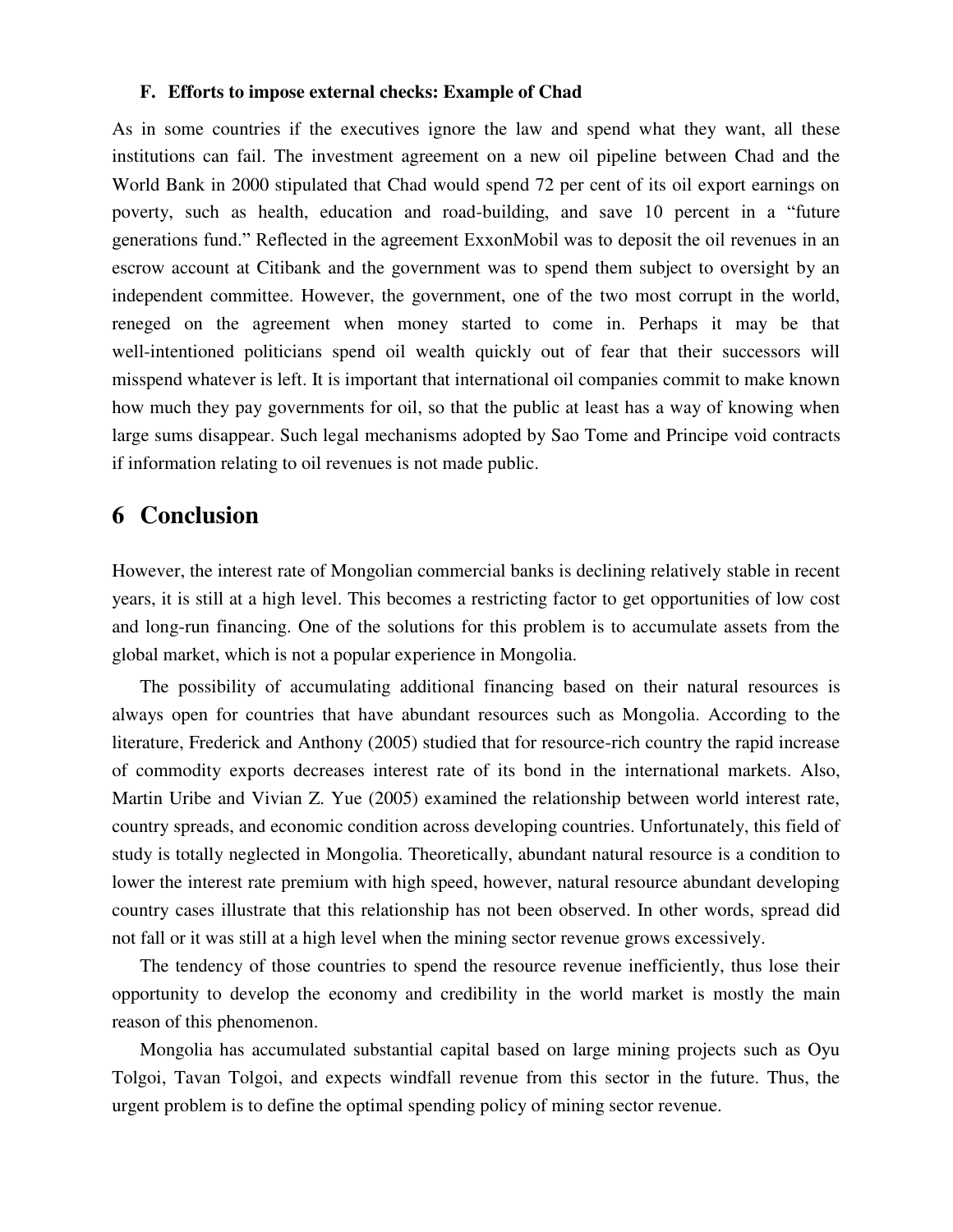In this paper, we tried to determine whether a resource exporting revenue of Mongolia reduces its interest spread by using single-sector model and suggest the macro prudential policy to spend its mining sector revenue optimally based on the experiences of resource blessed countries.

As a result, we emphasize policy failure of resource-rich countries and recommend the solutions to divide risks related to world commodity price volatility, appropriate monetary policy regime for resource-rich countries, institutions to make national saving procyclical, and efforts to impose external checks. In particular:

- 1. Include in contracts with foreign purchasers clauses for automatic adjustment of the price if world market conditions change.
- 2. Hedge export proceeds in commodity futures markets.
- 3. Denominate debt in terms of commodity prices.
- 4. Allow some nominal currency appreciation in response to an increase in world prices of the commodity, but also add to foreign exchange reserves, especially at the early stages of the boom when it may prove to be transitory.
- 5. If the monetary regime is to be Inflation Targeting, consider using as the target, in place of the standard CPI, a price measure that puts greater weight on the export commodity, such as an index of export prices or producer prices.
- 6. Avoid excessive spending in boom times, allow deviations from a target surplus only in response to output gaps and long-lasting commodity price increases, as judged by independent panels of experts rather than politicians.
- 7. Commodity Funds should be transparent and professionally run, with rules to govern the payout rate and with the insulation of the managers from political pressure in their pursuit of the financial well being of the country.
- 8. When spending resource wealth, consider the lump-sum distribution on an equal per capita basis.
- 9. An external agent could be mandated to provide transparency and to freeze accounts in the event of a coup.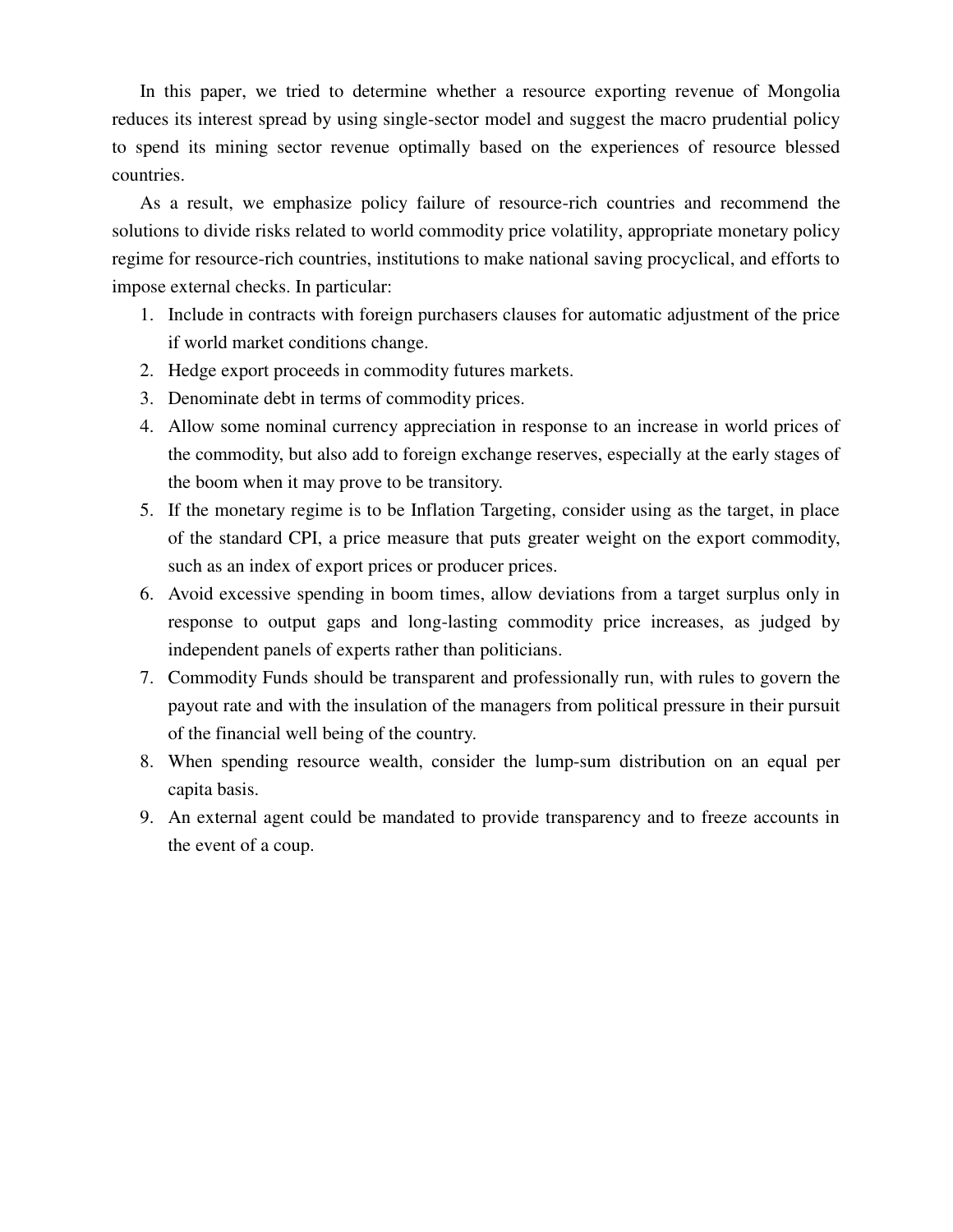# **7 References**

- [1] Akitobi, B. and Stratmann, T. (2008). Fiscal policy and financial markets. Economic Journal, 118, 1971-1985.
- [2] Auty, Richard. (2001). Resource Abundance and Economic Development. Oxford: Oxford University Press.
- [3] Brian S. Fisher, Tuvshintugs Batdelger, Andrew Gurney, Ragchaasuren Galindev, Michael Begg, B.Buyantsogt, E.Lkhaajav, and B.Chadraaval. (2011). The development of the Oyu tolgoi copper mine. Canberra, Australia: BAEconomics Pty Ltd.
- [4] Corden, W. Max. (1984). Booming Sector and Dutch Disease Economics: Survey and Consolidation. Oxford Economic Papers, 359-380.
- [5] Eric Parrado. (2013). Options to manage resources and opportunities in Mongolia. International Conference on Effective Sovereign Wealth Fund Management. Ulaanbaatar: Ministry of Finance, Mongolia and World Bank.
- [6] Eric Parrado. (2013). Wealth funds of the Chile. International Conference on Effective Sovereign Wealth Fund Management. Ulaanbaatar: Ministry of Finance, Mongolia and World Bank.
- [7] Frankel, Jeffrey. (2003a). A Proposed Monetary Regime for Small Commodity-Exporters: Peg the Export Price ('PEP'). International Finance, 6(1), 61-88.
- [8] Frankel, Jeffrey. (2003b). Promoting Better National Institutions: The Role of the IMF. IMF Staff Papers 50, 21-30.
- [9] Frankel, Jeffrey. (2005b). On the Tenge: Monetary and Exchange Rate Policy for Kazakhstan. Russian translation, Asian Development Bank, 2009.
- [10] Frankel, Jeffrey. (2010). The natural resource curse: A survey. Cambridge, Mass: Harvard University.
- [11] Frederick, van der Ploeg and Anthony, J. Venables. (2009). Harnessing Windfall Revenues: Optimal Policies for Resource-Rich Developing Economies. Oxford: Oxford University Press.
- [12] Hotelling, H. (1931). The Economics of Exhaustible Resources. Journal of Political Economy, 39(2), 137-175.
- [13] Humphreys, Macartan, Jeffrey Sachs, and Joseph Stiglitz. (2007). Escaping the Resource Curse. New York: Columbia University Press.